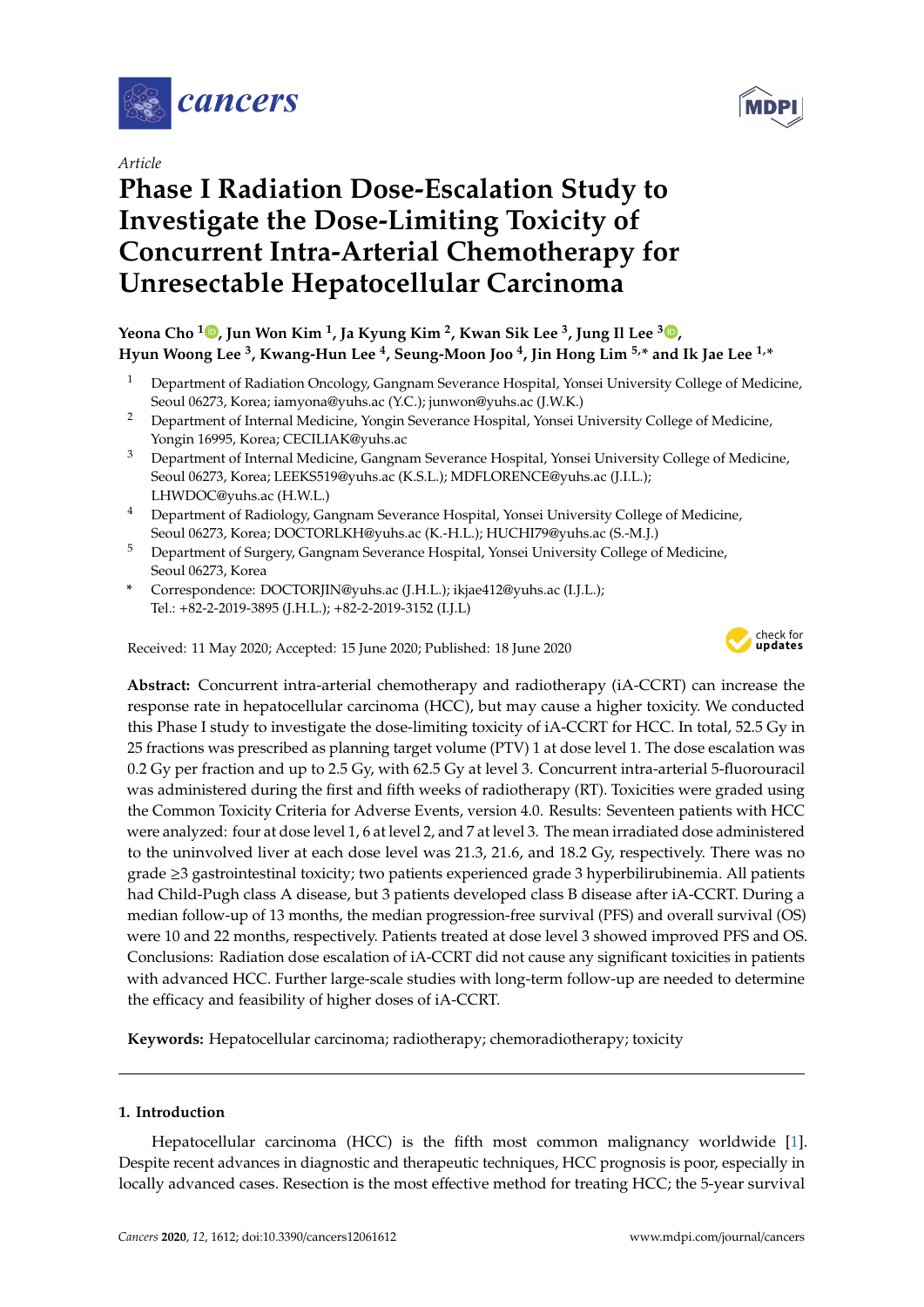rate after the resection of early HCC is 50–70% [\[2\]](#page-11-1). However, resection has a limited role in treating advanced HCC; most patients with advanced HCC are not appropriate candidates for surgery at the time of diagnosis, owing to their poor liver function, wide intrahepatic distribution, vascular invasion, and comorbidities [\[3\]](#page-11-2).

Radiofrequency ablation is an alternative local treatment, but the procedure can be complicated when the tumor is adjacent to the gallbladder, major vessels, or the diaphragm [\[4\]](#page-11-3). Although transarterial chemoembolization (TACE) has survival benefits compared to systemic treatment [\[5,](#page-11-4)[6\]](#page-11-5), TACE alone frequently results in incomplete tumor necrosis and requires repeated TACE, eventually becoming less effective [\[7\]](#page-11-6).

Radiotherapy (RT) is an alternative treatment for locally advanced HCC, particularly Barcelona clinic liver cancer (BCLC) stage C HCC [\[8](#page-11-7)-10], for which there is no specific treatment except sorafenib. RT has been attempted for intrahepatic tumors since the 1970s; the entire liver was irradiated, resulting in unsatisfactory responses with insufficient radiation doses [\[11\]](#page-11-9). However, recent advances in RT technology, such as intensity-modulated RT (IMRT) and image-guided RT (IGRT), have made high-dose localized RT possible, without significant toxicities [\[12](#page-11-10)[–15\]](#page-12-0). Hence, patients who cannot undergo resection may be treated with combined local RT and intra-arterial chemotherapy as a new treatment strategy [\[16](#page-12-1)[–18\]](#page-12-2). RT administration has especially increased in cases where there is no satisfactory response to TACE or when toxicities increase with repeated TACE usage [\[19](#page-12-3)[–23\]](#page-12-4). A recent randomized clinical trial also reported that TACE along with RT improved survival compared to systemic treatment in patients with macroscopic vascular invasion [\[24\]](#page-12-5).

The concurrent use of intra-arterial chemotherapy and RT (iA-CCRT) can increase the response rate, but may cause a higher toxicity than that caused by the single use of each treatment [\[25](#page-12-6)[,26\]](#page-12-7). IMRT and IGRT improved the oncologic outcome of HCC [\[27\]](#page-12-8). Furthermore, concurrently administering 45 Gy RT and 5-fluorouracil (FU) chemotherapy into the hepatic artery yielded excellent results in terms of increasing RT's effectiveness and reducing intrahepatic metastasis [\[17,](#page-12-9)[28\]](#page-12-10). Although RT has a dose-response relationship for treating HCC [\[29\]](#page-12-11), no study has evaluated the optimal radiation dose for combined treatments.

Therefore, this Phase I clinical study investigated the dose-limiting toxicity of RT and 5-FU chemotherapy by increasing the radiation dose in patients with unresectable primary HCC.

#### **2. Results**

#### *2.1. Patient Characteristics*

Seventeen patients were enrolled in this study between August 2015 and November 2018; four patients were treated at dose level 1, 6 at dose level 2, and 7 at dose level 3. Two patients were excluded: one patient had distant metastasis at enrollment and the other withdrew from this study.

The patients and tumor characteristics are shown in Table [1.](#page-2-0) The median patient age was 63 years (range, 33–80 years). More than 70% of patients had hepatitis B or C virus infections, resulting in pre-RT liver cirrhosis in 76.5% of patients. Among the four patients without either hepatitis B or C infections, two patients presented with underlying alcoholic liver cirrhosis and the third one with fatty liver disease. The fourth patient had no underlying liver disease except for HCC at the time of diagnosis. The median levels of  $\alpha$ -fetoprotein (AFP) and protein induced by vitamin K absence or antagonist-II (PIVKA-II) were 45 ng/mL and 381.4 mIU/mL, respectively. All patients had a good liver function, as demonstrated by Child-Pugh class A. Only two patients showed moderate thrombocytopenia.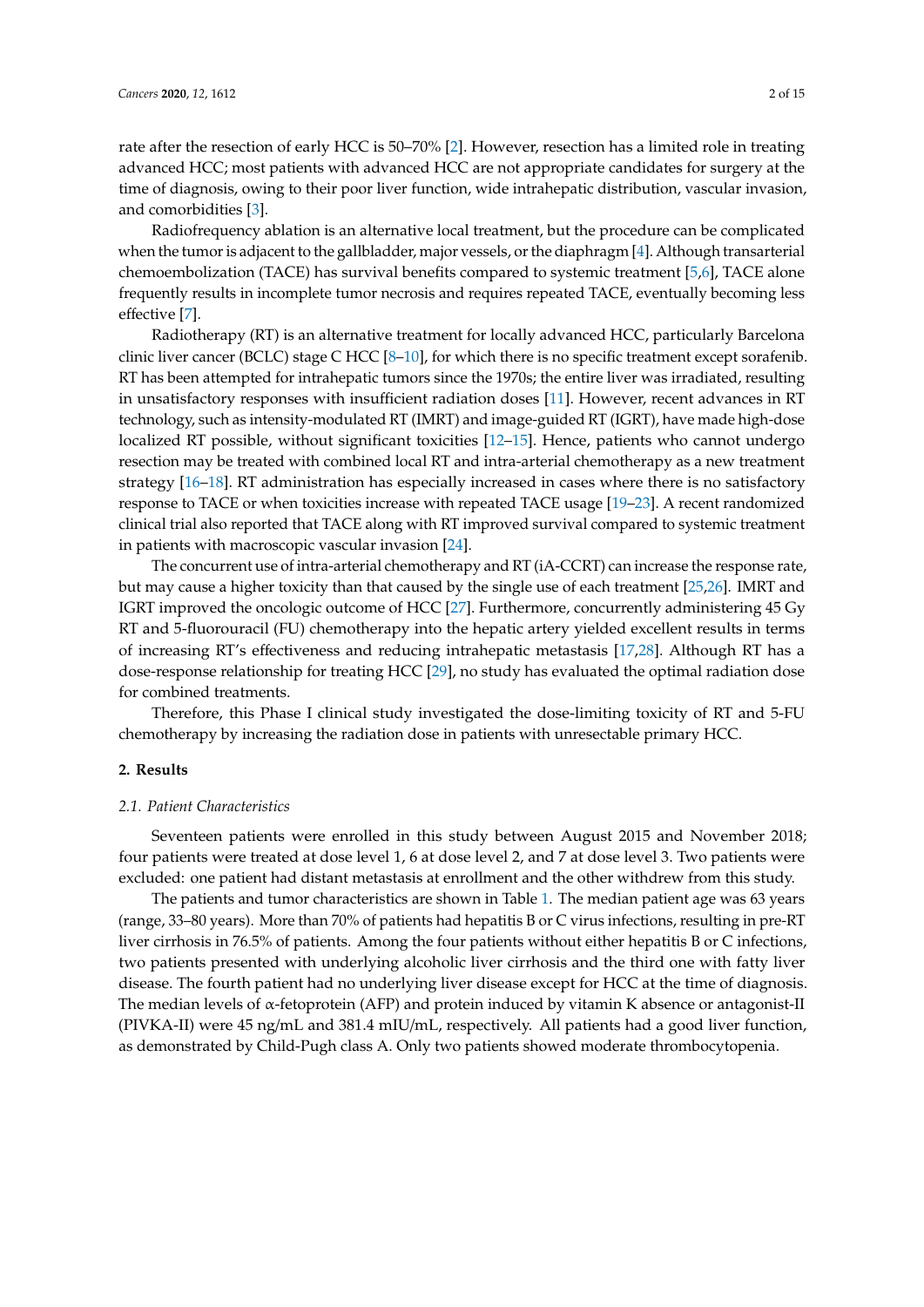<span id="page-2-0"></span>

| Characteristics                        | Median | (Range)           | No. of Patients $(n = 17)$ | (%)    |
|----------------------------------------|--------|-------------------|----------------------------|--------|
| Age                                    | 63     | $(33 - 80)$       |                            |        |
| Sex                                    |        |                   |                            |        |
| Male                                   |        |                   | 15                         | (88.2) |
| Female                                 |        |                   | 2                          | (11.8) |
| <b>ECOG PS</b>                         |        |                   |                            |        |
| 0                                      |        |                   | 8                          | (47.1) |
| $\,1$                                  |        |                   | 9                          | (52.9) |
| Underlying liver disease               |        |                   |                            |        |
| <b>HBV</b>                             |        |                   | 12                         | (70.6) |
| <b>HCV</b>                             |        |                   | $\mathbf{1}$               | (5.9)  |
| Without viral infections               |        |                   | $\overline{4}$             | (23.5) |
| Underlying liver cirrhosis             |        |                   |                            |        |
| No                                     |        |                   | $\overline{4}$             | 23.5   |
| Yes                                    |        |                   | 13                         | 76.5   |
| $AFP$ (ng/mL)                          | 45     | $(2.2 - 38, 300)$ |                            |        |
| $>9$ ng/mL                             |        |                   | 12                         | 70.6   |
| PIVKA-II (mIU/mL)                      | 381.4  | $(23 - 185, 072)$ |                            |        |
| $>35$ mIU/mL                           |        |                   | 13                         | 76.5   |
| Child-Pugh class                       |        |                   |                            |        |
| A5                                     |        |                   | 14                         | 82.4   |
| A <sub>6</sub>                         |        |                   | $\mathfrak z$              | 17.6   |
| Platelet count                         | 163k   | $(55-408 k)$      | 5                          | 29.4   |
| Mild thrombocytopenia (75-150 k/uL)    |        |                   | 3                          | 15.8   |
| Moderate thrombocytopenia (50-75 k/µL) |        |                   | $\overline{2}$             | 11.8   |
| UICC stage                             |        |                   |                            |        |
| T <sub>2</sub>                         |        |                   | $\overline{2}$             | 11.8   |
| T <sub>3</sub>                         |        |                   | 8                          | 47.1   |
| <b>T4</b>                              |        |                   | 7                          | 41.2   |
| N <sub>0</sub>                         |        |                   | 16                         | 94.1   |
| N1                                     |        |                   | $\mathbf{1}$               | 5.9    |
| Primary tumor size (cm)                | 8      | $(2.6 - 16)$      |                            |        |
| Number of tumor(s)                     |        |                   |                            |        |
| $\mathbf{1}$                           |        |                   | 8                          | 47.1   |
| $2 - 4$                                |        |                   | 7                          | 41.2   |
| $\geq 5$                               |        |                   | $\overline{2}$             | 11.8   |
| Involved site                          |        |                   |                            |        |
| Right Lobe                             |        |                   | 11                         | 64.7   |
| Left Lobe                              |        |                   | $\overline{2}$             | 11.8   |
| <b>Both Lobes</b>                      |        |                   | $\overline{4}$             | 23.5   |
| Vascular invasion                      |        |                   |                            |        |
| No                                     |        |                   | 3                          | 17.6   |
| Yes                                    |        |                   | 14                         | 82.4   |
| Previous treatment                     |        |                   |                            |        |
| None                                   |        |                   | 13                         | 76.5   |
| <b>TACE</b>                            |        |                   | $\overline{4}$             | 23.5   |
| TACI                                   |        |                   | $\,1\,$                    | 5.9    |
| RFA                                    |        |                   | $\mathbf{1}$               | 5.9    |

**Table 1.** Patients and tumor characteristics.

Abbreviations: ECOG PS, Eastern Cooperative Oncology Group performance status; AFP, alpha fetoprotein; PIVKA-II, protein induced by vitamin K absence or antagonist II; RT, radiotherapy; TACE, transcatheter arterial chemoembolization; TACI, transcatheter arterial chemoinfusion; RFA, radiofrequency ablation. Most patients had locally advanced disease (88.2% had ≥T3 disease); one patient had lymph node metastasis. The median primary tumor size was 8 cm, and 47.4% of patients had multiple intrahepatic tumors; 21.1% of tumors involved both lobes. Most patients (73.7%) showed vascular invasion. Thirteen patients (68.4%) received no treatment before concurrent intra-arterial chemotherapy and radiotherapy (iA-CCRT).

Table [2](#page-3-0) demonstrates the dosimetric parameters based on the radiation dose levels. The median planning target volume (PTV) 1 volumes at levels 1, 2, and 3 were 397.6, 489.9, and 354.8 cc, respectively. The corresponding median volumes of the uninvolved liver were 1018, 1138, and 1176 cc, respectively. The corresponding mean irradiated doses administered to the uninvolved liver were 21.3, 21.6, and 18.2 Gy, respectively.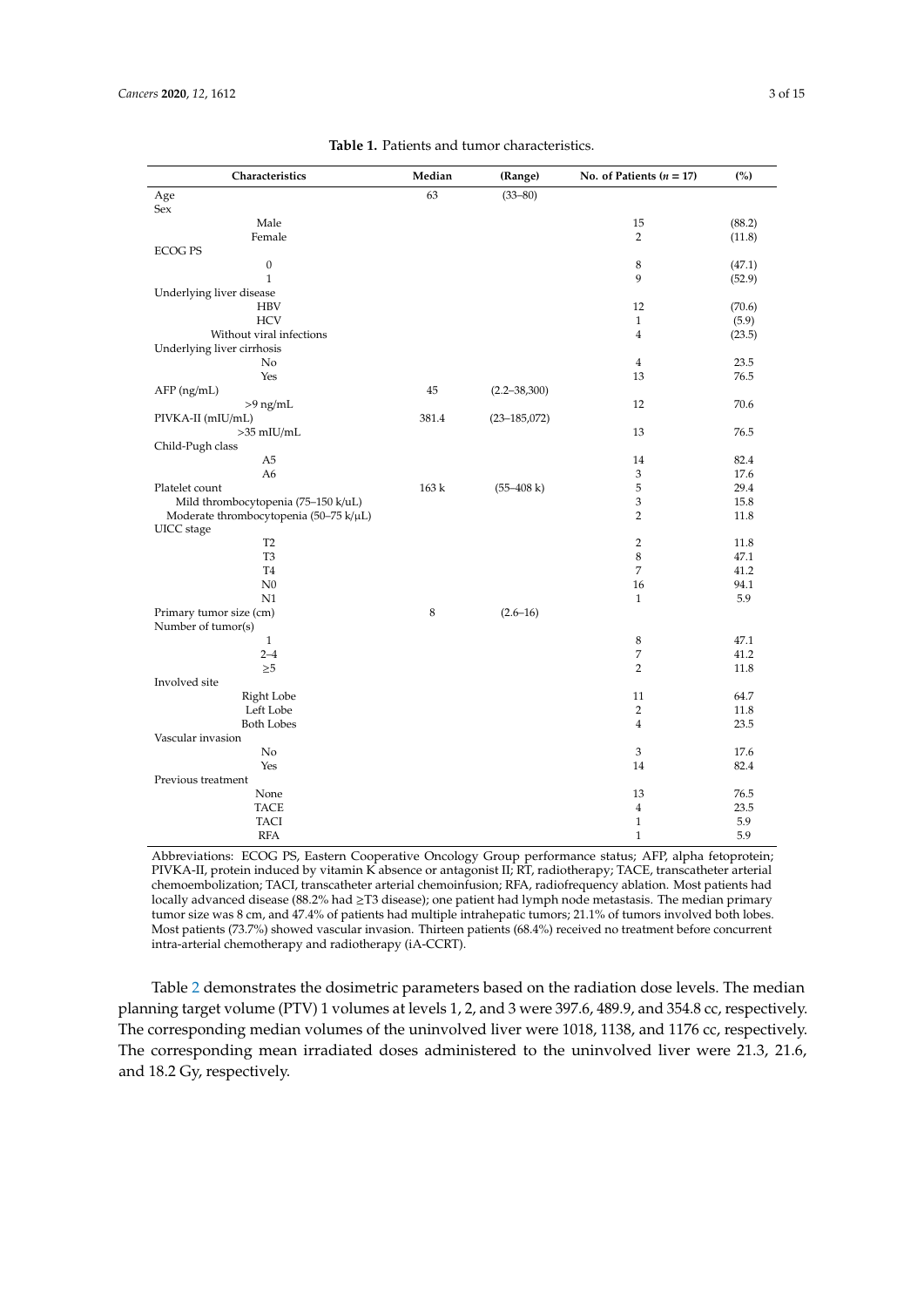<span id="page-3-0"></span>

|                                    | Level 1   |                  |        | Level 2         |        | Level 3         | Total      |                 |  |
|------------------------------------|-----------|------------------|--------|-----------------|--------|-----------------|------------|-----------------|--|
|                                    | $(n = 4)$ |                  |        | $(n = 6)$       |        | $(n = 7)$       | $(n = 17)$ |                 |  |
| Parameters                         | Median    | (Range)          | Median | (Range)         | Median | (Range)         | Median     | (Range)         |  |
| $PTV1$ (cc)                        | 398       | $(277 - 467)$    | 490    | $(69 - 2086)$   | 355    | $(260 - 909)$   | 398        | $(69 - 2086)$   |  |
| $PTV2$ (cc)                        | 819       | $(561 - 2066)$   | 717    | $(209 - 2814)$  | 758    | $(525 - 1634)$  | 784        | $(209 - 2814)$  |  |
| Uninvolved liver volume (cc)       | 1018      | $(876 - 1643)$   | 1138   | $(814 - 1393)$  | 1176   | $(855 - 1511)$  | 1122       | $(814 - 1643)$  |  |
| Mean dose of whole liver (Gy)      | 30.4      | $(20.5 - 42.1)$  | 28.1   | $(18.8 - 38.2)$ | 30.1   | $(17.7 - 39.6)$ | 30.4       | $(18.8 - 42.1)$ |  |
| Mean dose of uninvolved liver (Gy) | 21.3      | $(15.35 - 27.4)$ | 21.6   | $(19.2 - 25.7)$ | 18.2   | $(11.5 - 24.4)$ | 20.4       | $(11.5 - 27.4)$ |  |
| Maximum dose of stomach (Gy)       | 42.6      | $(20.3 - 55.4)$  | 27.9   | $(15.1 - 54.0)$ | 51.2   | $(26.8 - 56.3)$ | 40.9       | $(15.1 - 56.3)$ |  |
| Maximum dose of duodenum (Gy)      | 40.0      | $(21.4 - 52.2)$  | 37.8   | $(2.1 - 54.6)$  | 48.5   | $(15.1 - 54.1)$ | 40         | $(2.1 - 54.6)$  |  |
| Maximum dose of spinal cord (Gy)   | 29.8      | $(26.8 - 35.2)$  | 25.7   | $(18.7 - 37.4)$ | 36.8   | $(24.7 - 44.0)$ | 30.5       | $(18.7 - 44.0)$ |  |
| Mean dose of right kidney (Gy)     | 5.6       | $(2.5-19.4)$     | 6.4    | $(1.1 - 20.4)$  | 2.8    | $(1.3 - 17.5)$  | 6.4        | $(1.1 - 20.4)$  |  |
| Mean dose of left kidney (Gy)      | 4.6       | $(0.8-16.9)$     | 3.2    | $(0.6 - 6.9)$   | 2.4    | $(0.6 - 7.5)$   | 3.2        | $(0.6 - 16.9)$  |  |

**Table 2.** Dosimetric parameters based on radiation dose levels.

Abbreviations: PTV, planning target volume.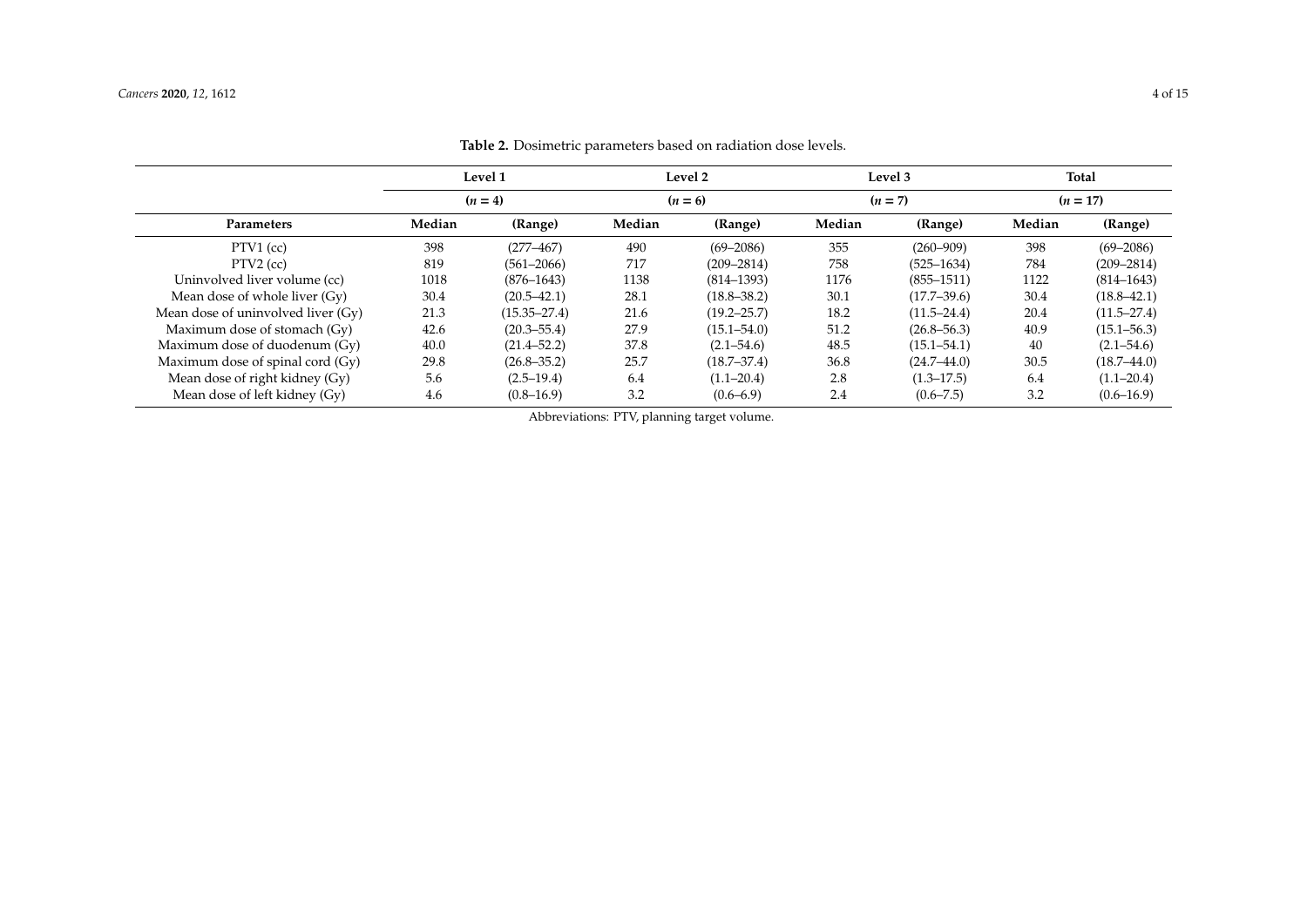# *2.2. Toxicities 2.2. Toxicities*

The treatment protocol in this study was well-tolerated. No patient experienced dose-limiting The treatment protocol in this study was well-tolerated. No patient experienced dose-limiting toxicities (DLTs). Treatment-related toxicities are shown in Table [3.](#page-5-0) Only one patient experienced toxicities (DLTs). Treatment-related toxicities are shown in Table 3. Only one patient experienced grade 2 gastrointestinal (GI) toxicity (nausea/vomiting), and there were no grade ≥3 GI toxicities. grade 2 gastrointestinal (GI) toxicity (nausea/vomiting), and there were no grade ≥3 GI toxicities. Most toxicities that affected the liver function were grade 1 or 2 toxicities. Grade 1 or 2 alkaline Most toxicities that affected the liver function were grade 1 or 2 toxicities. Grade 1 or 2 alkaline phosphatase (ALP) elevation not associated with ascites or hepatomegaly was observed in 88.2% of phosphatase (ALP) elevation not associated with ascites or hepatomegaly was observed in 88.2% of patients. However, two patients experienced grade 3 hyperbilirubinemia. patients. However, two patients experienced grade 3 hyperbilirubinemia.

Before iA-CCRT, all patients had Child-Pugh class A disease with 5–6 points, but the proportion Before iA-CCRT, all patients had Child-Pugh class A disease with 5–6 points, but the proportion of patients with class B disease increased over time after iA-CCRT (Figure [1A](#page-4-0)); three patients had of patients with class B disease increased over time after iA-CCRT (Figure 1A); three patients had class B disease within 3 months after iA-CCRT. Of the two patients who showed an increase of ≥2 points in the Child-Pugh score within 3 months after iA-CCRT completion, one had intrahepatic failure despite iA-CCRT, resulting in non-classic radiation-induced liver disease (RILD). Figure [1B](#page-4-0) failure despite iA-CCRT, resulting in non-classic radiation-induced liver disease (RILD). Figure 1B shows the proportion of each albumin-bilirubin (ALBI) grade before and after iA-CCRT. No patient shows the proportion of each albumin-bilirubin (ALBI) grade before and after iA-CCRT. No patient had grade 3 ALBI, but after 3 months, two patients had grade 3 ALBI. All of these patients died of disease progression. disease progression.

<span id="page-4-0"></span>

and after concurrent intra-arterial chemotherapy and radiotherapy (iA-CCRT). **Figure 1.** Changes of the liver function: (**A**) Child-Pugh score and (**B**) albumin-bilirubin grade before

these had an increased INR at iA-CCRT initiation. Two patients showed grade 3 neutropenia and two had grade 3 thrombocytopenia. None of the patients experienced grade ≥3 general weakness. Almost all patients showed a grade 1 increase in the international normalized ratio (INR); most of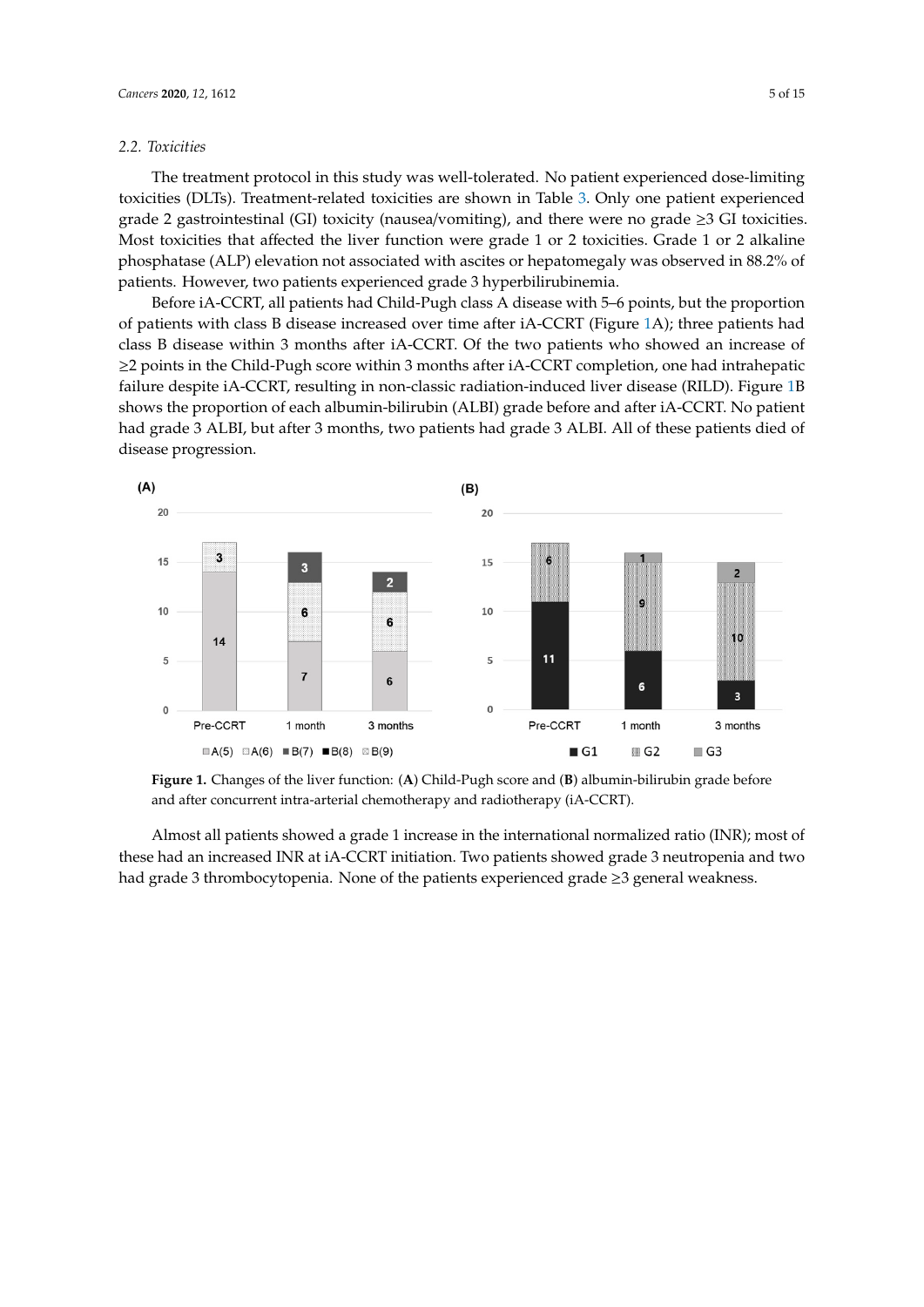|                   |                  | Level 1 $(n = 4)$ |                  | Level 2 $(n = 6)$ |         |                | Level 3 $(n = 7)$ |                |                                | Total $(n = 17)$ |              |                                        |                |
|-------------------|------------------|-------------------|------------------|-------------------|---------|----------------|-------------------|----------------|--------------------------------|------------------|--------------|----------------------------------------|----------------|
|                   |                  |                   | $N$ (%)          |                   |         | $N$ (%)        |                   |                | $N$ $\left(\frac{9}{6}\right)$ |                  |              | $N$ $\left(\frac{\%}{\text{O}}\right)$ |                |
| <b>Toxicities</b> |                  | G1                | G <sub>2</sub>   | G <sub>3</sub>    | G1      | G <sub>2</sub> | G <sub>3</sub>    | G1             | G <sub>2</sub>                 | G <sub>3</sub>   | G1           | G <sub>2</sub>                         | G <sub>3</sub> |
| GI toxicity       | Nausea           | $\Omega$          | $\theta$         | $\Omega$          | 0       | $\Omega$       | $\overline{0}$    | $\overline{0}$ | 1(14.3)                        | $\mathbf{0}$     | $\mathbf{0}$ | 1(5.9)                                 | $\mathbf{0}$   |
|                   | Vomiting         | $\Omega$          | $\theta$         | $\Omega$          | 0       |                | $\theta$          |                | $\left($                       | 0                |              |                                        | $\theta$       |
|                   | Pain             | 1(25)             | $\boldsymbol{0}$ | $\boldsymbol{0}$  | 1(16.7) | 1(16.7)        | $\overline{0}$    | 1(14.3)        | $\mathbf{0}$                   | $\mathbf{0}$     | 3(17.6)      | 1(5.9)                                 | 0              |
| Liver<br>function | <b>AST</b>       | 2(50)             | 1(25)            | $\mathbf{0}$      | 5(83.3) | $\mathbf{0}$   | $\mathbf{0}$      | 6(85.7)        | $\mathbf{0}$                   | $\mathbf{0}$     | 13(76.5)     | 1(5.9)                                 | $\mathbf{0}$   |
|                   | ALT              | 2(50)             | $\mathbf{0}$     | $\boldsymbol{0}$  | 0       | 0              | $\mathbf{0}$      | 4(57.1)        | $\mathbf{0}$                   | $\mathbf{0}$     | 6(35.3)      | $\mathbf{0}$                           | $\theta$       |
|                   | Albumin          | 3(75)             | 1(25)            | $\boldsymbol{0}$  | 4(66.7) | 1(16.7)        | $\boldsymbol{0}$  | 4(57.1)        | 1(14.3)                        | $\boldsymbol{0}$ | 11(64.7)     | 3(17.6)                                | $\Omega$       |
|                   | Bilirubin        |                   | 0                | 1(25)             | 0       | 2(33.3)        | $\theta$          |                | 0                              | 1(14.3)          | $\bf{0}$     | 2(11.8)                                | 2(11.8)        |
|                   | <b>INR</b>       | 4(100)            | $\mathbf{0}$     | $\mathbf{0}$      | 6(100)  | 0              | $\theta$          | 5(71.4)        | $\theta$                       | $\mathbf{0}$     | 15 (88.2)    |                                        |                |
|                   | ALP              | 2(50)             | 1(25)            | $\boldsymbol{0}$  | 5(83.3) | $\mathbf{0}$   | $\mathbf{0}$      | 4(57.1)        | 3(42.9)                        | $\overline{0}$   | 11 (64.7)    | 4(23.5)                                | $\mathbf{0}$   |
| Hematologic       | Hemoglobin       | 2(50)             | 2(50)            | $\theta$          | 2(33.3) | $\mathbf{0}$   | $\overline{0}$    | 3(42.9)        | $\overline{0}$                 | 1(14.3)          | 7(41.2)      | 2(11.8)                                | 1(5.9)         |
|                   | <b>WBC</b>       | 1(25)             | 2(50)            | $\boldsymbol{0}$  | 2(33.3) | 0              | $\boldsymbol{0}$  | 2(28.6)        | 3(42.9)                        | $\overline{0}$   | 5(29.4)      | 5(29.4)                                | 0              |
|                   | <b>ANC</b>       | 2(50)             | $\bf{0}$         | 1(25)             | 1(16.7) | 1(16.7)        | 0                 | 0              | 4(57.1)                        | 1(14.3)          | 3(17.6)      | 5(29.4)                                | 2(11.8)        |
|                   | Platelet         | 2(50)             | 1(25)            | 1(25)             | 0       | 1(16.7)        | 1(16.7)           | $\theta$       | 2(28.6)                        | $\mathbf{0}$     | 2(11.8)      | 4(23.5)                                | 2(11.8)        |
| Other             | General weakness | $\mathbf{0}$      | 1(25)            | $\theta$          | 3(50)   | 0              | 0                 | $\theta$       | 1(14.3)                        | $\mathbf{0}$     | 3(17.6)      | 2(11.8)                                | 0              |

**Table 3.** Treatment-related toxicities within 3 months after concurrent chemoradiotherapy.

<span id="page-5-0"></span>Abbreviations: GI, gastrointestinal; AST, aspartate aminotransferase; ALT, alanine aminotransferase; INR, international normalized ratio; ALP, alkaline phosphatase; WBC, white blood cell; ANC, absolute neutrophil count.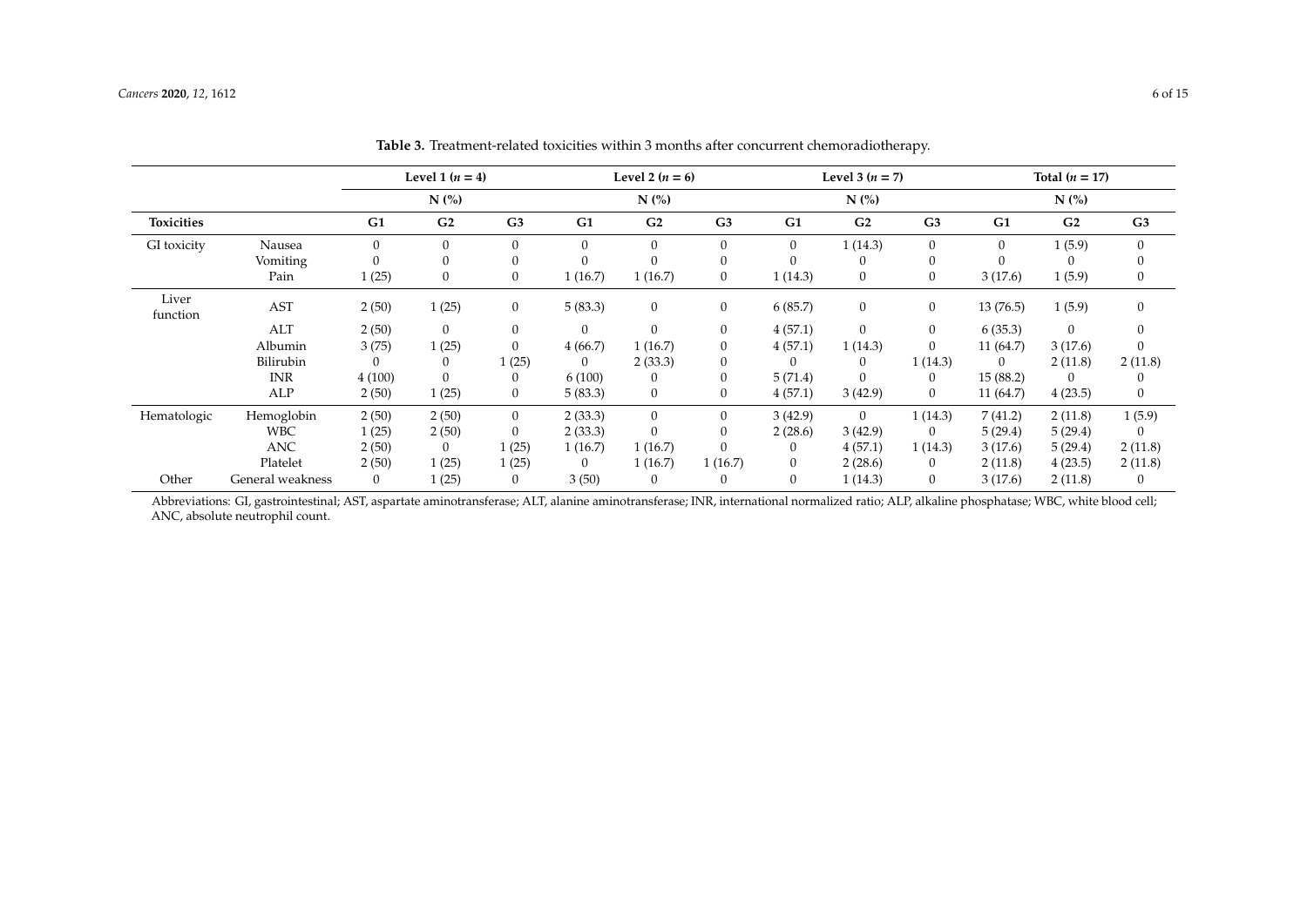#### 2.3. Treatment Outcomes **and 22 months and 22 months and 22** months and 22 months for patients for patients for patients for patients and 22 months and 22 months and 22 months and 22 months and 22 months are also and 22 mo  $10.2 \text{ F}$  bleed, one died of esophageal variation  $\Omega$ CC. The and one difference  $\alpha$ -CCRT and  $\alpha$ -CCRT; eight patients experienced patients experienced patients experienced patients experienced patients experienced patients experienced patients experienced patients experien

During the median follow-up of 13 months, nine patients experienced disease progression and 10 died. Among the 10 patients who died, one died of esophageal varix bleeding 2 months after iA-CCRT and one died of aspiration pneumonia 32 months after iA-CCRT; eight patients experienced cancer-specific death (47.1%). The median progression-free survival (PFS) and overall survival (OS) cancer-specific death (47.1%). The median progression-free survival (PFS) and overall survival (OS) were 10 months and 22 months, respectively (Figure S2). The median follow-up durations for patients at dose levels 1, 2, and 3 were 13, 18, and 8 months, respectively. Patients treated at dose level 3 showed better PFS and OS than those at levels 1 or 2 (median PFS: 7 and 10 months vs. not-reached; median OS: 14 and 18 months vs. not-reached, Figure 2); however, the results were not significant. The most common pattern of failure was distant metastases only (29.4%, Figure 3); four patients developed lung metastases and one had mediastinal lymph node metastases.

<span id="page-6-0"></span>

<span id="page-6-1"></span>overall survival (OS, solid line) of each dose level. **Figure 2.** Kaplan–Meir survival curves showing progression-free survival (PFS, dashed line) and



line of the prescribed dose in the planning target volume; out-field, outside the high-dose irradiated volume). **Figure 3.** Sites of first disease recurrence. In-field, within the high-dose irradiated volume (i.e., 80% isodose

partial response (PR), resulting in an overall response rate of 82.4%. The overall response rate was the isodose line of the prescribed dose in the planning target volume; outside the planning target volume;  $\frac{1}{2}$  (eq. 20) highest at dose level 3, i.e., 85.7% compared to that at level  $1$  (75%) and level  $2$  (83.3%). Within 3 months after treatment, four patients showed a complete response (CR) and 10 showed a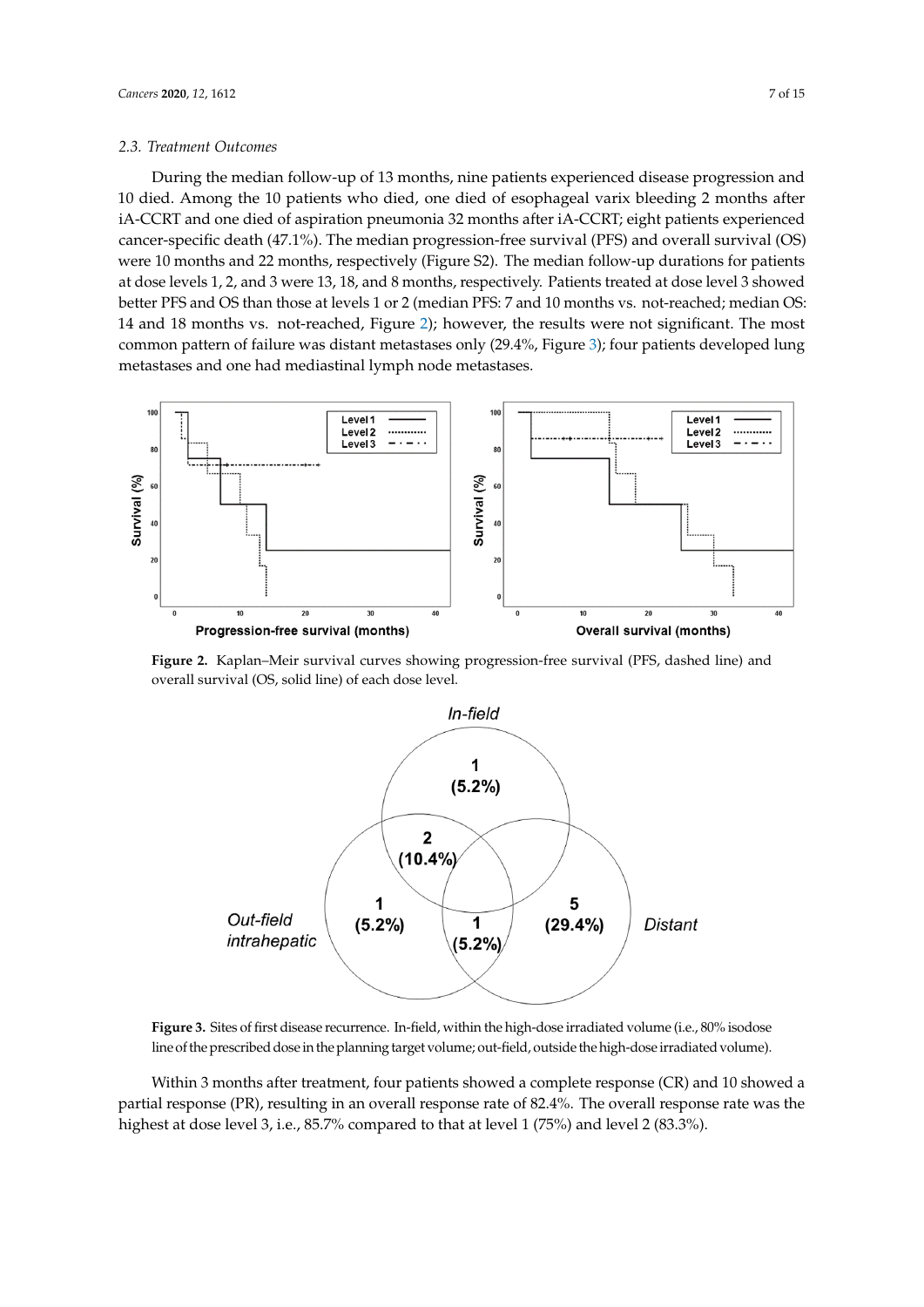#### **3. Discussion**

We evaluated the dose-limiting toxicity of RT and 5-FU chemotherapy by increasing the radiation dose in patients with unresectable primary HCC, and there was no significant treatment-related GI toxicity. Only two patients showed an increase of  $\geq 2$  points in the Child-Pugh score; however, these might be associated with disease progression.

There are no clear guidelines regarding the optimal dose in HCC radiotherapy. However, a higher radiation dose was significantly associated with HCC response [\[29\]](#page-12-11). In addition, patients who received additional RT after incomplete TACE showed an improvement in local failure-free survival and PFS without significant toxicities in patients who received RT with ≥72 Gy (biologically effective dose (BED),  $\alpha/\beta = 10$  [\[19\]](#page-12-3). An iA-CCRT for BCLC stage C HCC also improved the survival of patients treated with  $\geq$ 72 Gy (BED,  $\alpha/\beta$  = 10); the median survival was 20.7 months [\[30\]](#page-12-12). They focused on the simultaneous integrated boost technique using IMRT. In the current study, a higher RT dose at level 3 (BED, 78.13 Gy with  $\alpha/\beta = 10$ ) was associated with prolonged PFS and OS. Nevertheless, Phase II and III studies using a dose level  $\geq 3$  could provide more information regarding the optimal RT dose with a low toxicity while improving treatment outcomes.

Several Phase I dose-escalation studies have evaluated the optimal dose of stereotactic body radiotherapy (SBRT) for HCC. No DLT was observed within 3 months after the SBRT of 54 Gy in six fractions for HCC or intrahepatic cholangiocarcinoma [\[31\]](#page-13-0). A higher SBRT dose (60 Gy in four fractions) was also safe [\[32](#page-13-1)[,33\]](#page-13-2). Although SBRT showed a favorable response in patients with HCC without significant toxicities, most patients have multiple and large tumors, as well as vascular invasion. Moreover, the organs at risk (OARs) need to be considered more strictly for patients treated with SBRT. Therefore, only a few patients with HCC are candidates for SBRT, and the toxicities of high-dose RT with conventional fractionation should be evaluated.

Most studies evaluating high-dose RT are retrospective and the RT regimen is heterogeneous, making it difficult to determine the toxicity profile. In the current study, dose escalation was gradually performed according to the protocols, and we prospectively performed a toxicity evaluation. Although most toxicities were grade 1 or 2, several patients showed grade 3 toxicity associated with the liver function within 3 months of treatment completion. Although these might be iA-CCRT-related toxicities, they might also be due to tumor progression or worsening of the underlying liver disease. It was challenging to make a clear distinction because most patients eventually died of distant metastasis or hepatic failure due to disease progression.

RILD is among the most severe complications that can occur after liver-direct RT. Patients in this study were more likely to have non-classic RILD because most of them had underlying liver diseases, such as viral infection or liver cirrhosis. None of the patients had classic RILD, but one patient showed an increase of two points in the Child-Pugh score without disease progression within 3 months of treatment. A recent multicenter, retrospective study in the Korean population showed that approximately 20% of the population had non-classic RILD, and a normal liver volume was the most predictive dosimetric parameter of non-classic RILD [\[34\]](#page-13-3). Patients whose uninvolved liver volume was ≥800 cc were included in the current study; only one patient had non-classic RILD, despite dose escalation. As normal tissue toxicity is greatly influenced by the fraction size, fractionated conformal RT should be used for patients with Child-Pugh class B disease to minimize toxicity [\[35\]](#page-13-4). The mechanisms of RILD development remain largely unknown, and there is no effective therapy to stop RILD progression. Conservative care with anticoagulant therapy is mainly performed with warfarin; recently, glutathione, selenium/vitamin E, or defibrotide (a fibrinolytic agent) was used, but no studies have evaluated the clinical effects [\[36\]](#page-13-5). Therefore, RILD prevention is crucial, and the underlying mechanism should be investigated. Additionally, it is necessary to comply with dose-based recommendation criteria considering the liver function and tumor size.

ALBI grade—utilizing albumin and bilirubin—is a new model for predicting the liver function. ALBI is associated with disease progression and the survival of patients with HCC [\[37](#page-13-6)[,38\]](#page-13-7). All patients in this study with ALBI grade 3 at 3 months died of disease progression, suggesting that ALBI may be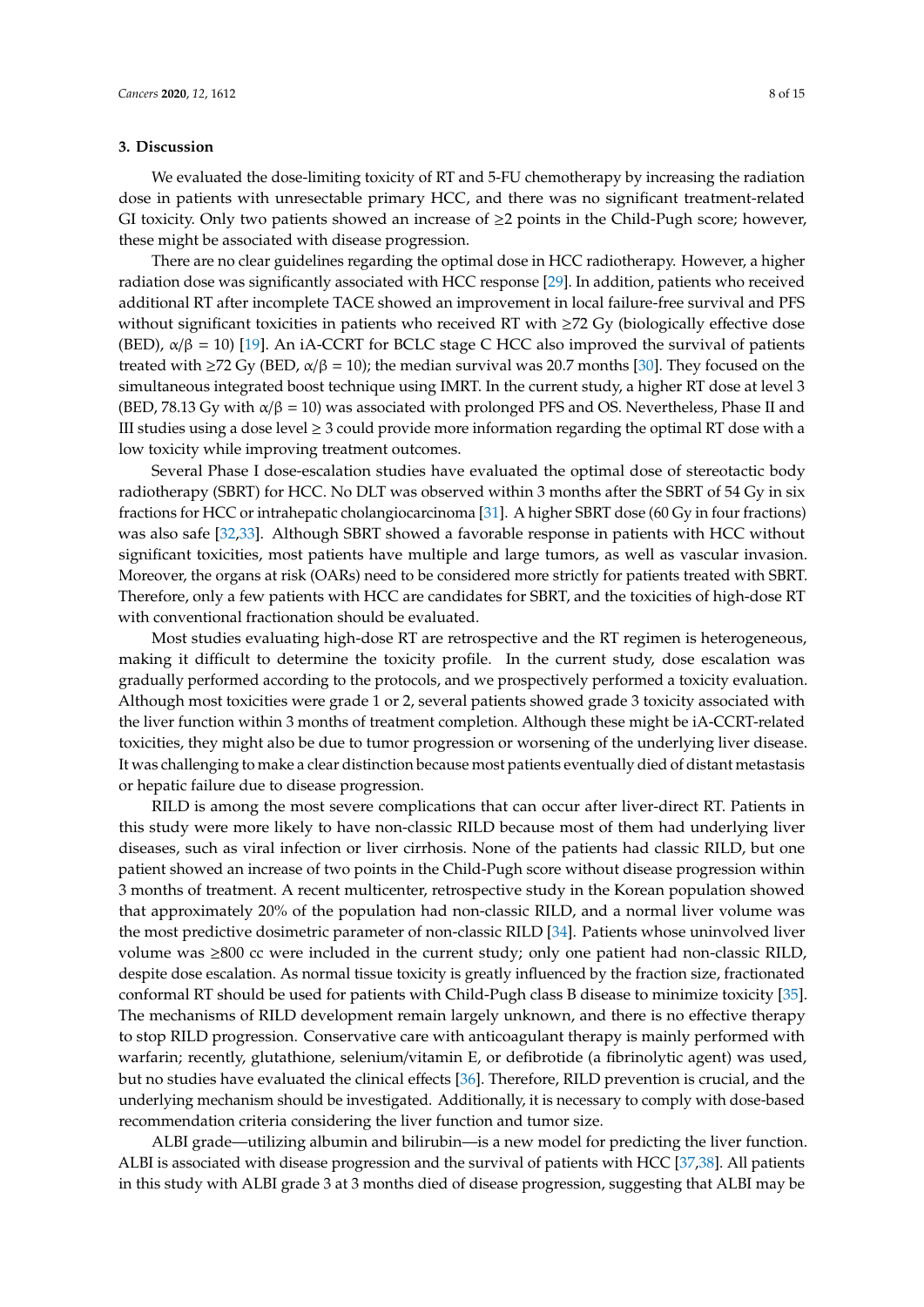a prognostic factor in patients receiving iA-CCRT. The ALBI grade is more objective and predictable in those treated with RT, especially those with minimal liver dysfunction [\[39\]](#page-13-8). Moreover, ALBI is simple, objective, and clinically feasible in comparison to other parameters for evaluating the liver function [\[40,](#page-13-9)[41\]](#page-13-10). Therefore, it is essential to find suitable candidates for iA-CCRT, considering the various parameters of the liver function.

In the present study, most patients did not experience severe radiation toxicity, but because their tumor sizes were relatively large, concerns about the deterioration of the liver function cannot be ignored. Byun et al. attempted dose-escalation for large tumors and reported a median PTV2 of 1111 cc, which is larger than the one observed in the present study (784 cc); other studies have also reported that SBRT or IMRT can be relatively safely used, even for large tumors [\[30,](#page-12-12)[42,](#page-13-11)[43\]](#page-13-12). However, proton therapy or heavy particle therapy may be advantageous to preserve the OAR, particularly liver tissue. Since the Bragg peak properties of proton therapy and heavy particle therapy allow for improved conformality of the treatment field, large tumor volumes can be irradiated with high doses without significant dose exposure to surrounding normal liver tissue [\[44](#page-13-13)[,45\]](#page-13-14). Our institution is planning to introduce Carbon Ion Therapy in the following year, which we believe will play a crucial role in the treatment of unresectable HCC. Several studies will be conducted in this regard.

This study had several limitations. As we only included a small number of patients, most results were not statistically confirmed. Moreover, the follow-up period for patients treated at dose level 3 was shorter than that for the other two groups; this may have influenced the favorable outcome of these patients. Therefore, the efficacy of high-dose RT requires longer follow-up with a larger number of patients. Furthermore, patients included in this study had different disease statuses, and patients who had previously received other local treatments were also included. Therefore, these results should be interpreted with caution. Nevertheless, to the best of our knowledge, the current study is the first prospective study to evaluate the DLTs of iA-CCRT.

#### **4. Materials and Methods**

#### *4.1. Patient Eligibility*

This prospective single-institution Phase I study was approved by the Institutional Review Board (IRB, protocol number: 3-2015-0102) in 2015 and Clinical Research Information Service (the clinical research registry system of Korea). Patients with unresectable HCC who consented to being involved in this study between August 2015 and November 2018 were included. The eligibility criteria were as follows: (1) HCC not treatable with surgery or other local treatment; (2) age  $\geq$ 20 years; (3) Eastern Cooperative Oncology Group (ECOG) performance status score of 0–2; (4) Child-Pugh score of 5–7; (5) uninvolved liver volume >800 cc; (6) sufficient distance ( $\geq$ 0.5 cm) of the tumor(s) from adjacent OARs, including the duodenum, stomach, and small bowel; (7) an adequate liver function (aspartate aminotransferase [AST]/alanine aminotransferase [ALT] <5 times the upper limit of the normal value, total bilirubin <3 mg/dL, albumin >2.5 g/dL, a normal prothrombin time (PT), and a partial thromboplastin time (PTT)); (8) an adequate renal function (serum creatinine < 1.8 mg/dL or clearance of creatinine >50 mL/min); (9) a reserved bone marrow function (absolute neutrophil count ≥1500/mm<sup>3</sup>, platelet count ≥50,000/mm<sup>3</sup>, and hemoglobin >9 g/dL); and (10) a measurable and assessable lesion when using computed tomography (CT). Patients were excluded if they had previously received RT in the abdominal area, had distant metastasis, and did not provide informed consent.

For HCC diagnosis, a biopsy was not required if the tumors were enhanced on two imaging modalities and the AFP level was high in a patient with a known background of liver disease [\[18\]](#page-12-2). The treatment for HCC was determined by a multidisciplinary team of radiologists, hepatic surgeons, transplant surgeons, radiation oncologists, and medical oncologists. Usually, in the case of a resectable tumor, surgery was considered first, and further treatment was decided on the basis of the size, number, or location of the tumor; the presence of lymph node metastasis; or portal vein thrombosis. iA-CCRT was usually considered as a treatment modality for unresectable tumors when other treatment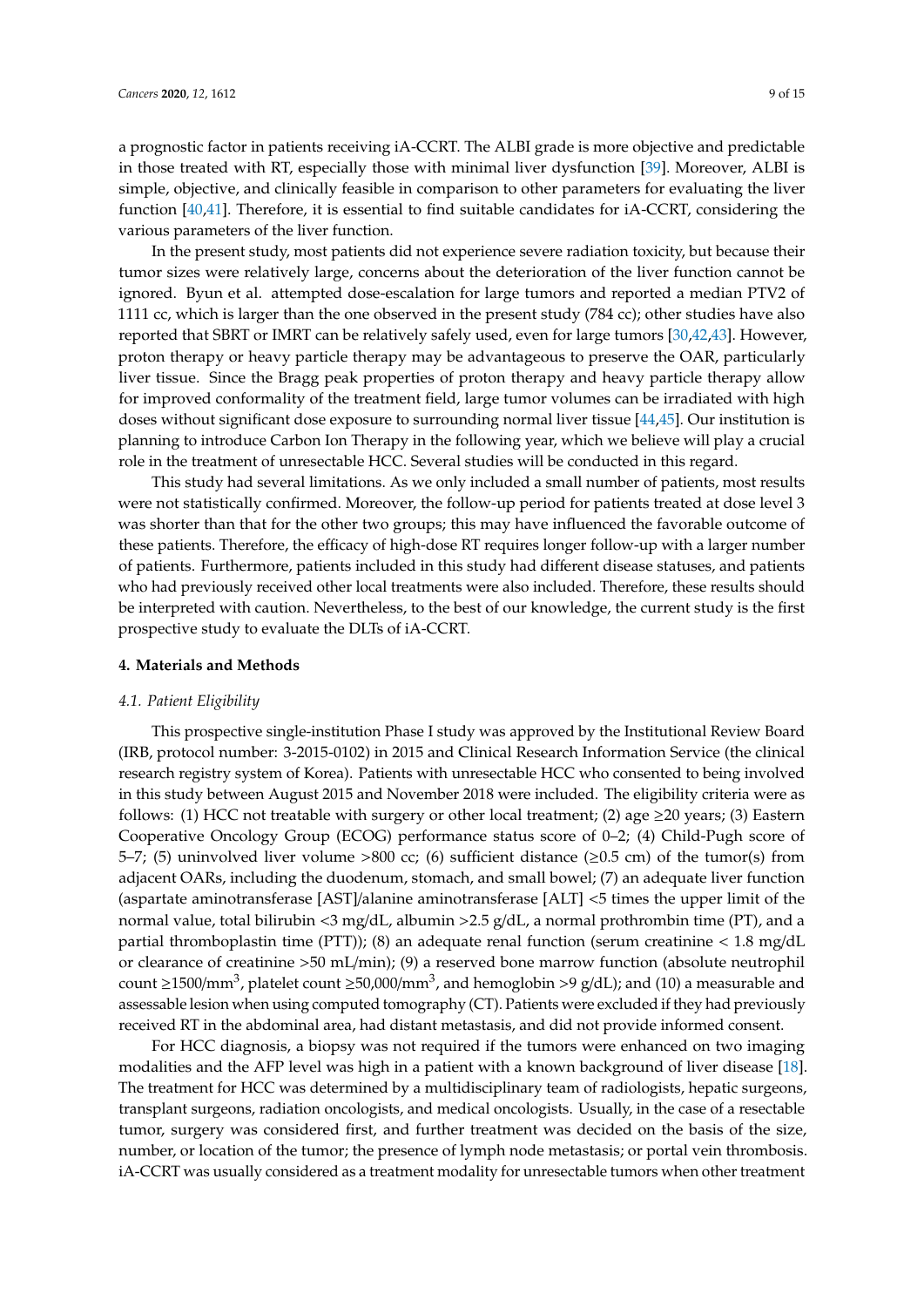options were not suitable due to the size, number, or location of the tumor; portal vein thrombosis; LN metastasis; or if previous therapies failed.

#### *4.2. Simulation and Radiotherapy Planning*

Patients underwent respiratory training prior to CT simulation to ensure regular breathing during simulation and radiation treatment. After 4 h of fasting on the day of the simulation, patients underwent CT simulation for RT planning. We also used a body fixation device and an abdominal compression device. Moreover, four-dimensional CT was performed to evaluate the movement of tumors and OARs and to determine internal margins.

We used simultaneous integrated boost techniques along with IMRT. The internal target volume (ITV) was determined by considering the gross tumor volume during all respiratory cycles on 4D-CT images. The ITV was considered the PTV1. The clinical target volume (CTV) was the PTV1 with a uniform 5-mm margin. PTV2 was the CTV with a 5-mm radial margin and 7-mm craniocaudal margin.

PTV1 was included in the 90% isodose curve of the prescribed dose. At dose level 1, 52.5 Gy in 25 fractions was prescribed for PTV1 with fractional doses of 2.1 Gy (Table S1). The dose escalation for PTV1 was 0.2 Gy per level up to 2.5 Gy, with 62.5 Gy at level 3. In total, 45 Gy in 25 fractions was prescribed for PTV2 at level 1. The fractional dose for PTV2 was increased by 0.2 Gy at level 2, and 50 Gy was prescribed. However, at level 3, further dose escalation was not performed for PTV2, limiting the total dose to 50 Gy for PTV2. The PTV was included in the 90% isodose curve of the prescribed dose, and doses were customized to satisfy the normal organ dose constraints (Table S2). Over 90% of the dose prescribed for PTV1 was delivered to PTV1. If PTV1 was close to the gastrointestinal structures, including the stomach and duodenum, the minimum distance-to-target was set at 5 mm [\[46\]](#page-13-15). RT was delivered using a 6 MV linear accelerator (Versa HD, Elekta, Stockholm, Sweden) or Helical TomoTherapy<sup>®</sup> (Accuray Inc., Sunnyvale, CA, USA). The radiation oncologists from our institution have many years of experience in administering IMRT for HCC, as described previously [\[27](#page-12-8)[,47](#page-14-0)[,48\]](#page-14-1).

#### *4.3. Intra-Arterial Chemotherapy*

During RT, concurrent 5-FU was continuously injected into the hepatic artery using a percutaneous hepatic artery catheter. The intra-arterial 5-FU dose was 500 mg/day, administered five times a week during the first and fifth weeks of RT. After RT completion, cisplatin (60 mg/m<sup>2</sup>) was added to 5-FU on the second and third days of each chemotherapy cycle. Depending on the response, an additional 3–12 cycles of chemotherapy were administered.

#### *4.4. Dose-Limiting Toxicity*

Toxicities were graded using the National Cancer Institute Common Toxicity Criteria for Adverse Events (CTCAE), version 4.0. Classic RILD was defined as an increase in anicteric ascites, hepatomegaly, and an elevation in ALP (two times higher than the baseline ALP level) in the absence of disease progression. Ascites could be detected on abdominal CT, and cytology was performed to confirm the presence of cancer cells in the ascites. Moreover, there should have been no evidence of a deterioration in the liver function or intraperitoneal seeding metastasis. Non-classic RILD was defined as a dysregulated liver function, with remarkably elevated serum transaminase levels (>5 times the upper limit of the normal level) or worsening of the Child-Pugh score by ≥2 points with underlying liver disease, such as viral infection or liver cirrhosis [\[34\]](#page-13-3).

DLT was defined as (1) any CTCAE grade  $\geq$ 4 GI toxicity; (2) persistent grade 3 GI toxicity, despite proper management; (3) RILD requiring treatment within 3 months after RT completion; (4) interruption of RT for >2 weeks; or (5) incomplete RT.

At least three patients treated at each level were enrolled and received treatment at the next level if DLTs did not occur within 3 months after RT completion. When one or two patients experienced DLTs, at least three additional patients were added to that dose level (Figure S1). If sufficient follow-up was not achieved, the current level was maintained and patients did not receive treatment at the next level.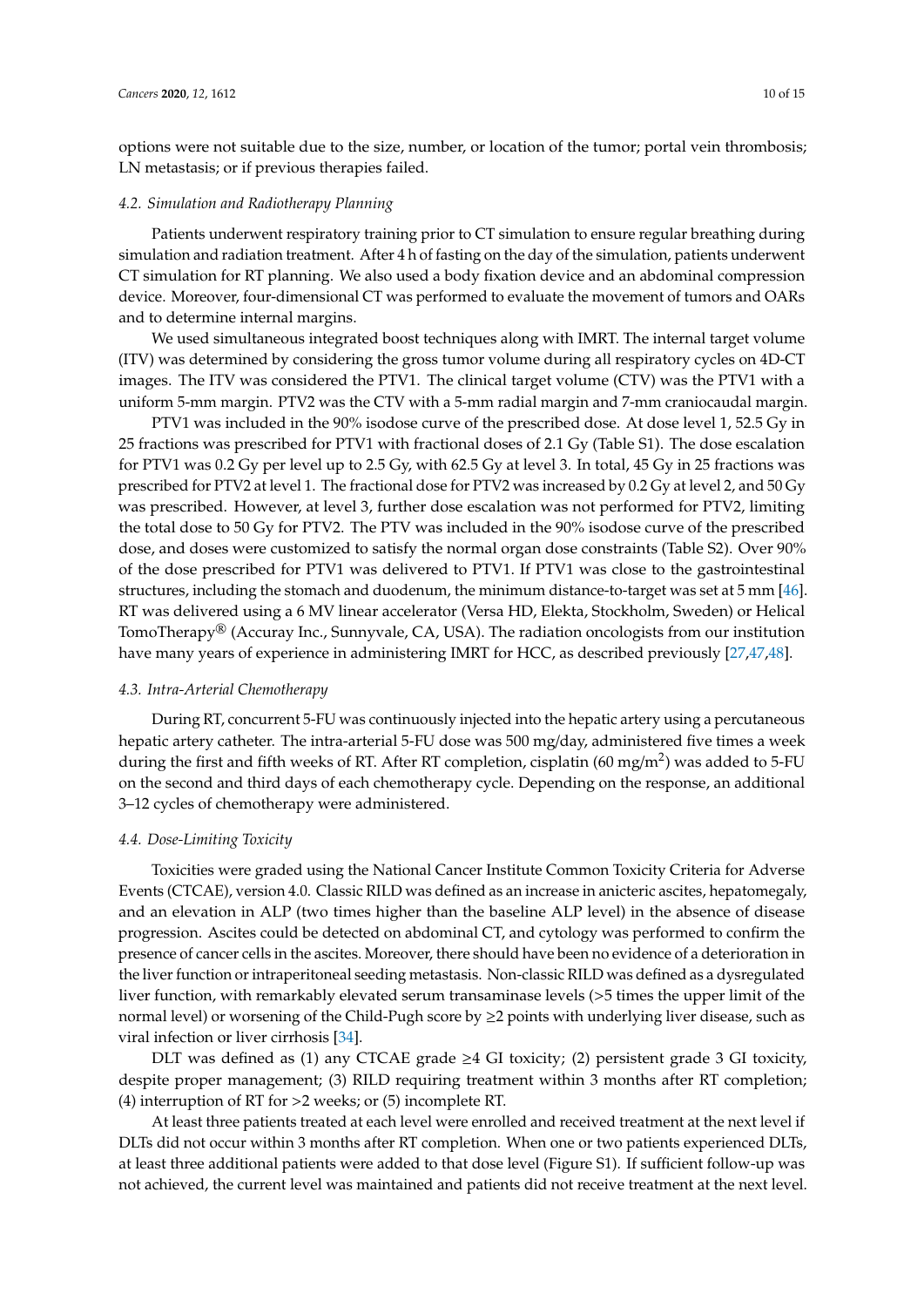#### *4.5. Follow-Up and Analysis*

Patients were assessed 1, 3, 6, and 12 months after completing RT to evaluate treatment responses and toxicities. At the 1- and 3-month follow-ups, dynamic liver CT was performed. Magnetic resonance imaging or endoscopic gastroduodenoscopy was performed when indicated. Laboratory data, including common blood test measurements, liver enzymes, and tumor markers, were also evaluated. The Child-Pugh score was calculated using five variables, including bilirubin, albumin, and prothrombin levels; the ascites status; and the degree of encephalopathy. The ALBI score was calculated [\[38\]](#page-13-7) as follows:

ALBI score = (log10 bilirubin [µmol/L]  $\times$  0.66) + (albumin [g/L]  $\times$  -0.0852).

ALBI score ≤−2.60 indicated grade 1 ALBI; >−2.60 to ≤−1.39 indicated grade 2 ALBI; and >−1.39 indicated grade 3 ALBI.

The tumor response was assessed using Modified Response Evaluation and Criteria in Solid Tumors (mRECIST). At 1 and 3 months after RT, the response rates were analyzed: responders included those who showed a CR and partial response PR, and non-responders included those with stable disease (SD) and progressive disease (PD). In-field recurrence was defined as recurrence within the high-dose region (>80% isodose volume), demonstrated by new enhancement or PD on RECIST.

The progression-free survival (PFS) and overall survival (OS) rates were evaluated by using the Kaplan–Meier method. All analyses were performed using IBM SPSS, version 24.0 (SPSS, Chicago, IL, USA).

### **5. Conclusions**

Radiation dose escalation combined with intra-arterial chemotherapy showed no significant RT-induced toxicities in patients with advanced HCC. However, additional Phase II and III studies including large populations with long-term follow-up could determine the efficacy and feasibility of a higher dose (≥78 Gy, BED) of iA-CCRT.

**Supplementary Materials:** The following are available online at http://[www.mdpi.com](http://www.mdpi.com/2072-6694/12/6/1612/s1)/2072-6694/12/6/1612/s1, Figure S1: Protocol scheme for the current Phase I study, Figure S2: Progression-free survival and overall survival of all patients (*n* = 17), Table S1: Dose escalation schedule, Table S2: Normal tissue radiation dose constraints.

**Author Contributions:** Conceptualization, I.J.L.; Data curation, Y.C., J.K.K., K.S.L. and J.I.L.; Formal analysis, Y.C.; Investigation, J.W.K.; Methodology, J.W.K., H.W.L., K.-H.L., S.-M.J. and J.H.L.; Project administration, J.H.L. and I.J.L.; Resources, J.K.K., K.S.L., J.I.L. and J.H.L.; Writing—original draft, Y.C.; Writing—review & editing, I.J.L. All authors have read and agreed to the published version of the manuscript.

**Funding:** This work was supported by the National Research Foundation of Korea Grant funded by the Korean Government (No. NRF-2019R1A2C1085958), and by a grant of the Korea Health Technology R&D Project through the Korea Health Industry Development Institute (KHIDI), funded by the Ministry of Health & Welfare, Republic of Korea (grant number: HI19C1330).

**Conflicts of Interest:** The authors declare no conflict of interest.

#### **Abbreviation**

| AFP          | $\alpha$ -fetoprotein                       |
|--------------|---------------------------------------------|
| ALP          | Alkaline phosphatase                        |
| <b>BCLC</b>  | Barcelona clinic liver cancer               |
| <b>CR</b>    | Complete response                           |
| CT.          | Computed tomography                         |
| <b>CTCAE</b> | Common Toxicity Criteria for Adverse Events |
| <b>CTV</b>   | Clinical target volume                      |
| <b>DLT</b>   | Dose-limiting toxicity                      |
| <b>ECOG</b>  | Eastern Cooperative Oncology Group          |
| HCC          | Hepatocellular carcinoma                    |
|              |                                             |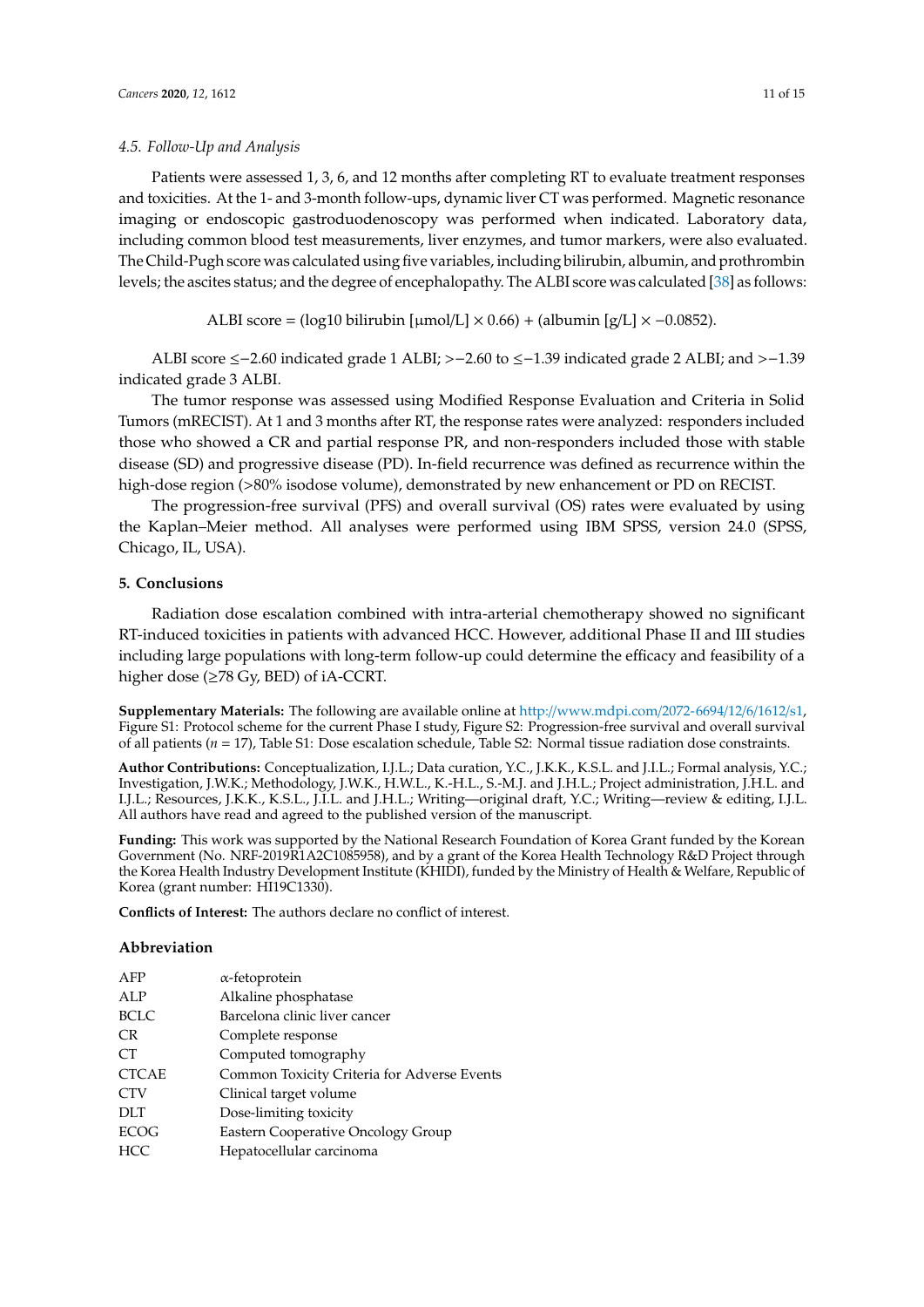| <b>IGRT</b> | Image-guided radiotherapy        |
|-------------|----------------------------------|
| <b>IMRT</b> | Intensity-modulated radiotherapy |
| <b>INR</b>  | International normalized ratio   |
| <b>IRB</b>  | Institutional Review Board       |
| <b>ITV</b>  | Internal target volume           |
| OAR         | Organs at risk                   |
| OS.         | Overall survival                 |
| PD.         | Progressive disease              |
| <b>PFS</b>  | Progression-free survival        |
| <b>PR</b>   | Partial response                 |
| <b>PTV</b>  | Planning target volume           |
| <b>RILD</b> | Radiation-induced liver disease  |
| <b>SBRT</b> | Stereotactic body radiotherapy   |
| SD          | Stable disease                   |
| TACE        | Transarterial chemoembolization  |

#### **References**

- <span id="page-11-0"></span>1. Sherman, M. Epidemiology of hepatocellular carcinoma. *Oncology* **2010**, *78* (Suppl. 1), 7–10. [\[CrossRef\]](http://dx.doi.org/10.1159/000315223) [\[PubMed\]](http://www.ncbi.nlm.nih.gov/pubmed/20616577)
- <span id="page-11-1"></span>2. Llovet, J.M. Updated treatment approach to hepatocellular carcinoma. *J. Gastroenterol.* **2005**, *40*, 225–235. [\[CrossRef\]](http://dx.doi.org/10.1007/s00535-005-1566-3) [\[PubMed\]](http://www.ncbi.nlm.nih.gov/pubmed/15830281)
- <span id="page-11-2"></span>3. Llovet, J.M.; Beaugrand, M. Hepatocellular carcinoma: Present status and future prospects. *J. Hepatol.* **2003**, *38* (Suppl. 1), S136–S149. [\[CrossRef\]](http://dx.doi.org/10.1016/S0168-8278(02)00432-4)
- <span id="page-11-3"></span>4. Decadt, B.; Siriwardena, A.K. Radiofrequency ablation of liver tumours: Systematic review. *Lancet Oncol.* **2004**, *5*, 550–560. [\[CrossRef\]](http://dx.doi.org/10.1016/S1470-2045(04)01567-0)
- <span id="page-11-4"></span>5. Llovet, J.M.; Real, M.I.; Montana, X.; Planas, R.; Coll, S.; Aponte, J.; Ayuso, C.; Sala, M.; Muchart, J.; Sola, R.; et al. Arterial embolisation or chemoembolisation versus symptomatic treatment in patients with unresectable hepatocellular carcinoma: A randomised controlled trial. *Lancet* **2002**, *359*, 1734–1739. [\[CrossRef\]](http://dx.doi.org/10.1016/S0140-6736(02)08649-X)
- <span id="page-11-5"></span>6. Lo, C.M.; Ngan, H.; Tso, W.K.; Liu, C.L.; Lam, C.M.; Poon, R.T.; Fan, S.T.; Wong, J. Randomized controlled trial of transarterial lipiodol chemoembolization for unresectable hepatocellular carcinoma. *Hepatology* **2002**, *35*, 1164–1171. [\[CrossRef\]](http://dx.doi.org/10.1053/jhep.2002.33156)
- <span id="page-11-6"></span>7. Kudo, M.; Matsui, O.; Izumi, N.; Kadoya, M.; Okusaka, T.; Miyayama, S.; Yamakado, K.; Tsuchiya, K.; Ueshima, K.; Hiraoka, A.; et al. Transarterial chemoembolization failure/refractoriness: Jsh-lcsgj criteria 2014 update. *Oncology* **2014**, *87* (Suppl. 1), 22–31. [\[CrossRef\]](http://dx.doi.org/10.1159/000368142)
- <span id="page-11-7"></span>8. Lee, J.; Yoon, W.S.; Koom, W.S.; Rim, C.H. Role of local treatment including radiotherapy in barcelona clinic of liver cancer stage c patients: A nationwide cohort analysis in south korea. *Cancer Manag. Res.* **2019**, *11*, 1373–1382. [\[CrossRef\]](http://dx.doi.org/10.2147/CMAR.S193761)
- 9. Yoon, H.I.; Jung, I.; Han, K.H.; Seong, J. The effect of radiotherapy in liver-confined but non-resectable barcelona clinic liver cancer stage c large hepatocellular carcinoma. *Oncotarget* **2016**, *7*, 62715–62725. [\[CrossRef\]](http://dx.doi.org/10.18632/oncotarget.10908)
- <span id="page-11-8"></span>10. Do Seon Song, S.H.B. Treatments other than sorafenib for patients with advanced hepatocellular carcinoma. *J. Liver Cancer* **2016**, *16*, 1–6. [\[CrossRef\]](http://dx.doi.org/10.17998/jlc.16.1.1)
- <span id="page-11-9"></span>11. Lawrence, T.S.; Robertson, J.M.; Anscher, M.S.; Jirtle, R.L.; Ensminger, W.D.; Fajardo, L.F. Hepatic toxicity resulting from cancer treatment. *Int. J. Radiat. Oncol. Biol. Phys.* **1995**, *31*, 1237–1248. [\[CrossRef\]](http://dx.doi.org/10.1016/0360-3016(94)00418-K)
- <span id="page-11-10"></span>12. Hawkins, M.A.; Dawson, L.A. Radiation therapy for hepatocellular carcinoma: From palliation to cure. *Cancer* **2006**, *106*, 1653–1663. [\[CrossRef\]](http://dx.doi.org/10.1002/cncr.21811) [\[PubMed\]](http://www.ncbi.nlm.nih.gov/pubmed/16541431)
- 13. Ben-Josef, E.; Normolle, D.; Ensminger, W.D.; Walker, S.; Tatro, D.; Ten Haken, R.K.; Knol, J.; Dawson, L.A.; Pan, C.; Lawrence, T.S. Phase ii trial of high-dose conformal radiation therapy with concurrent hepatic artery floxuridine for unresectable intrahepatic malignancies. *J. Clin. Oncol.* **2005**, *23*, 8739–8747. [\[CrossRef\]](http://dx.doi.org/10.1200/JCO.2005.01.5354)
- 14. Dawson, L.A.; McGinn, C.J.; Normolle, D.; Ten Haken, R.K.; Walker, S.; Ensminger, W.; Lawrence, T.S. Escalated focal liver radiation and concurrent hepatic artery fluorodeoxyuridine for unresectable intrahepatic malignancies. *J. Clin. Oncol.* **2000**, *18*, 2210–2218. [\[CrossRef\]](http://dx.doi.org/10.1200/JCO.2000.18.11.2210) [\[PubMed\]](http://www.ncbi.nlm.nih.gov/pubmed/10829040)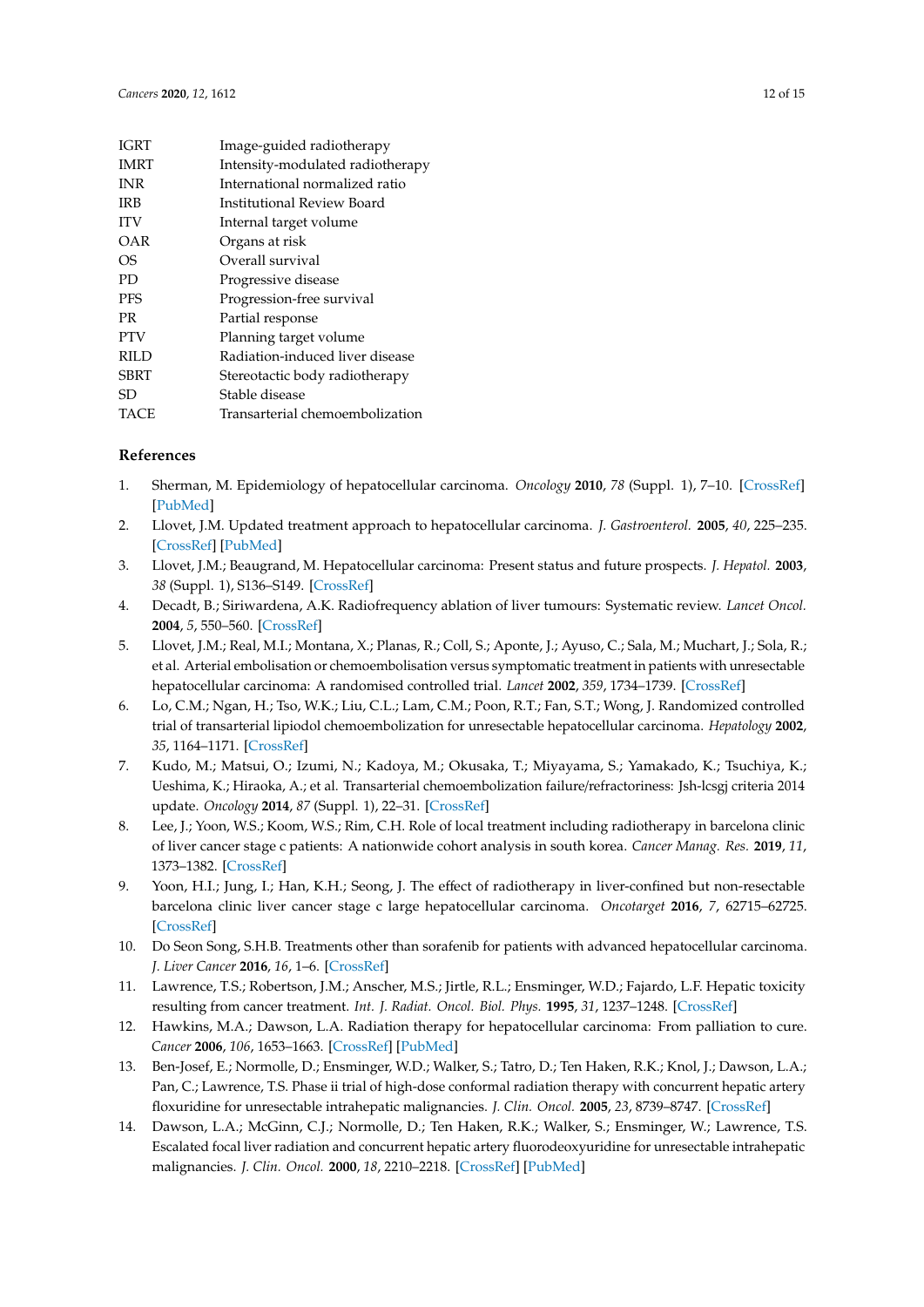- <span id="page-12-0"></span>15. Seong, J.; Park, H.C.; Han, K.H.; Lee, D.Y.; Lee, J.T.; Chon, C.Y.; Moon, Y.M.; Suh, C.O. Local radiotherapy for unresectable hepatocellular carcinoma patients who failed with transcatheter arterial chemoembolization. *Int. J. Radiat. Oncol. Biol. Phys.* **2000**, *47*, 1331–1335. [\[CrossRef\]](http://dx.doi.org/10.1016/S0360-3016(00)00519-8)
- <span id="page-12-1"></span>16. Song, J.E.; Jung, K.S.; Kim, D.Y.; Song, K.; Won, J.Y.; Lee, H.W.; Kim, B.K.; Kim, S.U.; Park, J.Y.; Ahn, S.H.; et al. Transarterial radioembolization versus concurrent chemoradiation therapy for locally advanced hepatocellular carcinoma: A propensity score matching analysis. *Int. J. Radiat. Oncol. Biol. Phys.* **2017**, *99*, 396–406. [\[CrossRef\]](http://dx.doi.org/10.1016/j.ijrobp.2017.05.049)
- <span id="page-12-9"></span>17. Park, M.S.; Kim, S.U.; Park, J.Y.; Kim, D.Y.; Ahn, S.H.; Han, K.H.; Chon, C.Y.; Seong, J. Combination treatment of localized concurrent chemoradiation therapy and transarterial chemoembolization in locally advanced hepatocellular carcinoma with intrahepatic metastasis. *Cancer Chemother. Pharmacol.* **2013**, *71*, 165–173. [\[CrossRef\]](http://dx.doi.org/10.1007/s00280-012-1993-9)
- <span id="page-12-2"></span>18. Korean Liver Cancer Association; National Cancer Center. 2018 korean liver cancer association-national cancer center korea practice guidelines for the management of hepatocellular carcinoma. *Gut Liver* **2019**, *13*, 227–299. [\[CrossRef\]](http://dx.doi.org/10.5009/gnl19024)
- <span id="page-12-3"></span>19. Byun, H.K.; Kim, H.J.; Im, Y.R.; Kim, D.Y.; Han, K.H.; Seong, J. Dose escalation in radiotherapy for incomplete transarterial chemoembolization of hepatocellular carcinoma. *Strahlenther. Onkol.* **2019**. [\[CrossRef\]](http://dx.doi.org/10.1016/j.ijrobp.2019.06.2060)
- 20. Choi, C.; Koom, W.S.; Kim, T.H.; Yoon, S.M.; Kim, J.H.; Lee, H.S.; Nam, T.K.; Seong, J. A prospective phase 2 multicenter study for the efficacy of radiation therapy following incomplete transarterial chemoembolization in unresectable hepatocellular carcinoma. *Int. J. Radiat. Oncol. Biol. Phys.* **2014**, *90*, 1051–1060. [\[CrossRef\]](http://dx.doi.org/10.1016/j.ijrobp.2014.08.011)
- 21. Koo, J.E.; Kim, J.H.; Lim, Y.S.; Park, S.J.; Won, H.J.; Sung, K.B.; Suh, D.J. Combination of transarterial chemoembolization and three-dimensional conformal radiotherapy for hepatocellular carcinoma with inferior vena cava tumor thrombus. *Int. J. Radiat. Oncol. Biol. Phys.* **2010**, *78*, 180–187. [\[CrossRef\]](http://dx.doi.org/10.1016/j.ijrobp.2009.07.1730)
- 22. Oh, D.; Lim, D.H.; Park, H.C.; Paik, S.W.; Koh, K.C.; Lee, J.H.; Choi, M.S.; Yoo, B.C.; Lim, H.K.; Lee, W.J.; et al. Early three-dimensional conformal radiotherapy for patients with unresectable hepatocellular carcinoma after incomplete transcatheter arterial chemoembolization: A prospective evaluation of efficacy and toxicity. *Am. J. Clin. Oncol.* **2010**, *33*, 370–375. [\[CrossRef\]](http://dx.doi.org/10.1097/COC.0b013e3181b0c298) [\[PubMed\]](http://www.ncbi.nlm.nih.gov/pubmed/20142728)
- <span id="page-12-4"></span>23. Kim, S.W.; Oh, D.; Park, H.C.; Lim, D.H.; Shin, S.W.; Cho, S.K.; Gwak, G.Y.; Choi, M.S.; Paik, Y.H.; Paik, S.W. Transcatheter arterial chemoembolization and radiation therapy for treatment-naive patients with locally advanced hepatocellular carcinoma. *Radiat. Oncol. J.* **2014**, *32*, 14–22. [\[CrossRef\]](http://dx.doi.org/10.3857/roj.2014.32.1.14)
- <span id="page-12-5"></span>24. Yoon, S.M.; Ryoo, B.Y.; Lee, S.J.; Kim, J.H.; Shin, J.H.; An, J.H.; Lee, H.C.; Lim, Y.S. Efficacy and safety of transarterial chemoembolization plus external beam radiotherapy vs sorafenib in hepatocellular carcinoma with macroscopic vascular invasion: A randomized clinical trial. *JAMA Oncol.* **2018**, *4*, 661–669. [\[CrossRef\]](http://dx.doi.org/10.1001/jamaoncol.2017.5847) [\[PubMed\]](http://www.ncbi.nlm.nih.gov/pubmed/29543938)
- <span id="page-12-6"></span>25. Seong, J.; Keum, K.C.; Han, K.H.; Lee, D.Y.; Lee, J.T.; Chon, C.Y.; Moon, Y.M.; Suh, C.O.; Kim, G.E. Combined transcatheter arterial chemoembolization and local radiotherapy of unresectable hepatocellular carcinoma. *Int. J. Radiat. Oncol. Biol. Phys.* **1999**, *43*, 393–397. [\[CrossRef\]](http://dx.doi.org/10.1016/S0360-3016(98)00415-5)
- <span id="page-12-7"></span>26. Yamada, K.; Izaki, K.; Sugimoto, K.; Mayahara, H.; Morita, Y.; Yoden, E.; Matsumoto, S.; Soejima, T.; Sugimura, K. Prospective trial of combined transcatheter arterial chemoembolization and three-dimensional conformal radiotherapy for portal vein tumor thrombus in patients with unresectable hepatocellular carcinoma. *Int. J. Radiat. Oncol. Biol. Phys.* **2003**, *57*, 113–119. [\[CrossRef\]](http://dx.doi.org/10.1016/S0360-3016(03)00434-6)
- <span id="page-12-8"></span>27. Yoon, H.I.; Lee, I.J.; Han, K.H.; Seong, J. Improved oncologic outcomes with image-guided intensity-modulated radiation therapy using helical tomotherapy in locally advanced hepatocellular carcinoma. *J. Cancer Res. Clin. Oncol.* **2014**, *140*, 1595–1605. [\[CrossRef\]](http://dx.doi.org/10.1007/s00432-014-1697-0)
- <span id="page-12-10"></span>28. Han, K.H.; Seong, J.; Kim, J.K.; Ahn, S.H.; Lee, D.Y.; Chon, C.Y. Pilot clinical trial of localized concurrent chemoradiation therapy for locally advanced hepatocellular carcinoma with portal vein thrombosis. *Cancer* **2008**, *113*, 995–1003. [\[CrossRef\]](http://dx.doi.org/10.1002/cncr.23684)
- <span id="page-12-11"></span>29. Park, H.C.; Seong, J.; Han, K.H.; Chon, C.Y.; Moon, Y.M.; Suh, C.O. Dose-response relationship in local radiotherapy for hepatocellular carcinoma. *Int. J. Radiat. Oncol. Biol. Phys.* **2002**, *54*, 150–155. [\[CrossRef\]](http://dx.doi.org/10.1016/S0360-3016(02)02864-X)
- <span id="page-12-12"></span>30. Byun, H.K.; Kim, H.J.; Im, Y.R.; Kim, D.Y.; Han, K.H.; Seong, J. Dose escalation by intensity modulated radiotherapy in liver-directed concurrent chemoradiotherapy for locally advanced bclc stage c hepatocellular carcinoma. *Radiother. Oncol.* **2019**, *133*, 1–8. [\[CrossRef\]](http://dx.doi.org/10.1016/j.radonc.2018.12.025)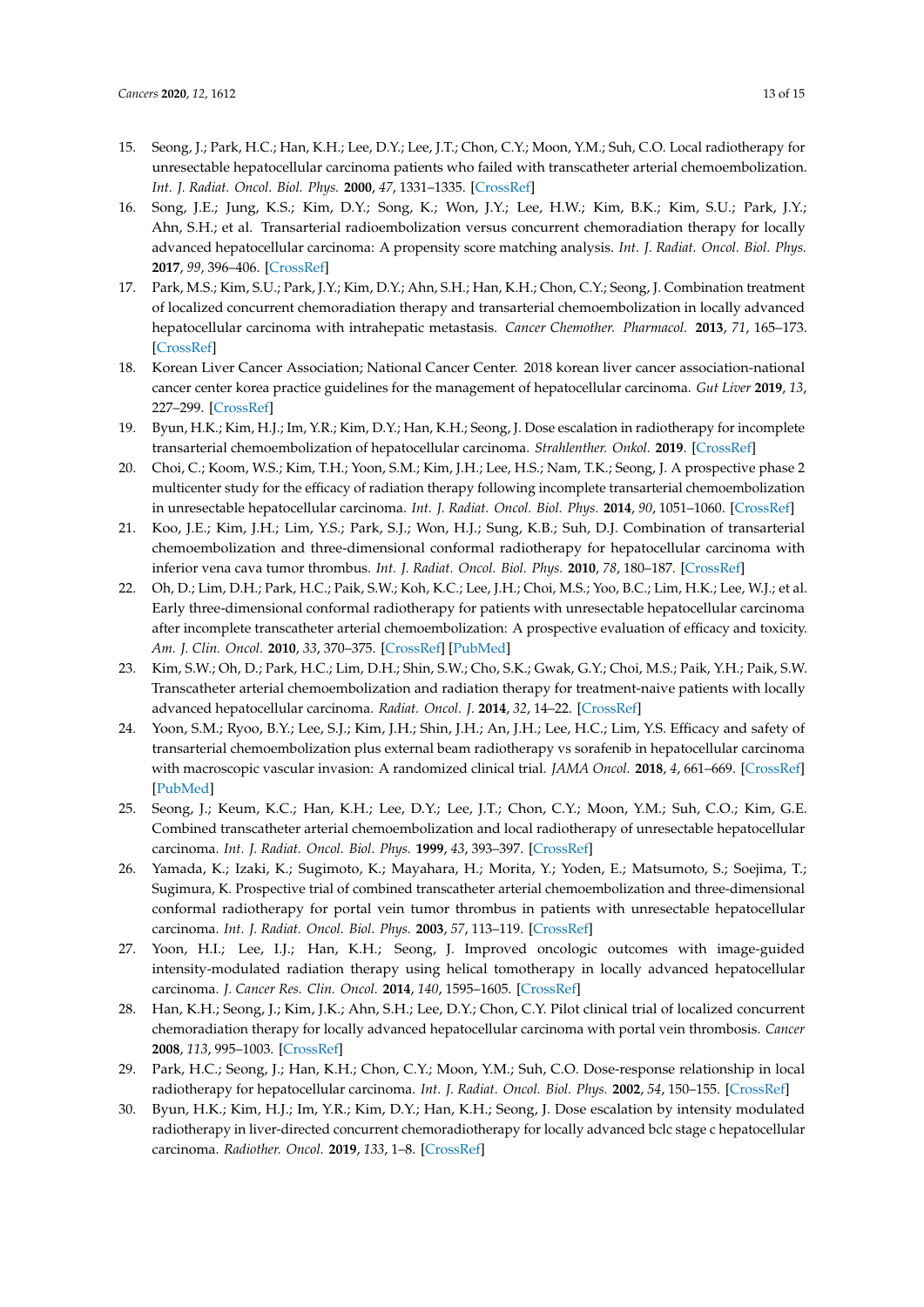- <span id="page-13-0"></span>31. Tse, R.V.; Hawkins, M.; Lockwood, G.; Kim, J.J.; Cummings, B.; Knox, J.; Sherman, M.; Dawson, L.A. Phase i study of individualized stereotactic body radiotherapy for hepatocellular carcinoma and intrahepatic cholangiocarcinoma. *J. Clin. Oncol.* **2008**, *26*, 657–664. [\[CrossRef\]](http://dx.doi.org/10.1200/JCO.2007.14.3529) [\[PubMed\]](http://www.ncbi.nlm.nih.gov/pubmed/18172187)
- <span id="page-13-1"></span>32. Kim, J.W.; Seong, J.; Lee, I.J.; Woo, J.Y.; Han, K.H. Phase i dose escalation study of helical intensity-modulated radiotherapy-based stereotactic body radiotherapy for hepatocellular carcinoma. *Oncotarget* **2016**, *7*, 40756–40766. [\[CrossRef\]](http://dx.doi.org/10.18632/oncotarget.9450) [\[PubMed\]](http://www.ncbi.nlm.nih.gov/pubmed/27213593)
- <span id="page-13-2"></span>33. Kim, J.W.; Kim, D.Y.; Han, K.H.; Seong, J. Phase i/ii trial of helical imrt-based stereotactic body radiotherapy for hepatocellular carcinoma. *Dig. Liver Dis.* **2019**, *51*, 445–451. [\[CrossRef\]](http://dx.doi.org/10.1016/j.dld.2018.11.004) [\[PubMed\]](http://www.ncbi.nlm.nih.gov/pubmed/30503296)
- <span id="page-13-3"></span>34. Bae, S.H.; Park, H.C.; Yoon, W.S.; Yoon, S.M.; Jung, I.H.; Lee, I.J.; Kim, J.W.; Seong, J.; Kim, T.H.; Nam, T.K.; et al. Treatment outcome after fractionated conformal radiotherapy for hepatocellular carcinoma in patients with child-pugh classification b in korea (krog 16-05). *Cancer Res. Treat.* **2019**, *51*, 1589–1599. [\[CrossRef\]](http://dx.doi.org/10.4143/crt.2018.687)
- <span id="page-13-4"></span>35. Milano, M.T.; Constine, L.S.; Okunieff, P. Normal tissue toxicity after small field hypofractionated stereotactic body radiation. *Radiat. Oncol.* **2008**, *3*, 36. [\[CrossRef\]](http://dx.doi.org/10.1186/1748-717X-3-36)
- <span id="page-13-5"></span>36. Guha, C.; Kavanagh, B.D. Hepatic radiation toxicity: Avoidance and amelioration. *Semin. Radiat. Oncol.* **2011**, *21*, 256–263. [\[CrossRef\]](http://dx.doi.org/10.1016/j.semradonc.2011.05.003)
- <span id="page-13-6"></span>37. Toyoda, H.; Lai, P.B.; O'Beirne, J.; Chong, C.C.; Berhane, S.; Reeves, H.; Manas, D.; Fox, R.P.; Yeo,W.; Mo, F.; et al. Long-term impact of liver function on curative therapy for hepatocellular carcinoma: Application of the albi grade. *Br. J. Cancer* **2016**, *114*, 744–750. [\[CrossRef\]](http://dx.doi.org/10.1038/bjc.2016.33)
- <span id="page-13-7"></span>38. Johnson, P.J.; Berhane, S.; Kagebayashi, C.; Satomura, S.; Teng, M.; Reeves, H.L.; O'Beirne, J.; Fox, R.; Skowronska, A.; Palmer, D.; et al. Assessment of liver function in patients with hepatocellular carcinoma: A new evidence-based approach-the albi grade. *J. Clin. Oncol.* **2015**, *33*, 550–558. [\[CrossRef\]](http://dx.doi.org/10.1200/JCO.2014.57.9151)
- <span id="page-13-8"></span>39. Su, T.S.; Yang, H.M.; Zhou, Y.; Huang, Y.; Liang, P.; Cheng, T.; Chen, L.; Li, L.Q.; Liang, S.X. Albumin—Bilirubin (albi) versus child-turcotte-pugh (ctp) in prognosis of hcc after stereotactic body radiation therapy. *Radiat. Oncol.* **2019**, *14*, 50. [\[CrossRef\]](http://dx.doi.org/10.1186/s13014-019-1251-y)
- <span id="page-13-9"></span>40. Ronald, J.; Wang, Q.; Choi, S.S.; Suhocki, P.V.; Hall, M.D.; Smith, T.P.; Kim, C.Y. Albumin-bilirubin grade versus meld score for predicting survival after transjugular intrahepatic portosystemic shunt (tips) creation. *Diagn. Interv. Imaging* **2018**, *99*, 163–168. [\[CrossRef\]](http://dx.doi.org/10.1016/j.diii.2017.10.008)
- <span id="page-13-10"></span>41. Wang, Y.Y.; Zhong, J.H.; Su, Z.Y.; Huang, J.F.; Lu, S.D.; Xiang, B.D.; Ma, L.; Qi, L.N.; Ou, B.N.; Li, L.Q. Albumin-bilirubin versus child-pugh score as a predictor of outcome after liver resection for hepatocellular carcinoma. *Br. J. Surg.* **2016**, *103*, 725–734. [\[CrossRef\]](http://dx.doi.org/10.1002/bjs.10095) [\[PubMed\]](http://www.ncbi.nlm.nih.gov/pubmed/27005482)
- <span id="page-13-11"></span>42. Chopra, S.; George, K.; Engineer, R.; Rajamanickam, K.; Nojin, S.; Joshi, K.; Swamidas, J.; Shetty, N.; Patkar, S.; Patil, P.; et al. Stereotactic body radio therapy for inoperable large hepatocellular cancers: Results from a clinical audit. *Br. J. Radiol.* **2019**, *92*, 20181053. [\[CrossRef\]](http://dx.doi.org/10.1259/bjr.20181053) [\[PubMed\]](http://www.ncbi.nlm.nih.gov/pubmed/31219706)
- <span id="page-13-12"></span>43. Kim, K.H.; Kim, M.S.; Chang, J.S.; Han, K.H.; Kim, D.Y.; Seong, J. Therapeutic benefit of radiotherapy in huge (>/=10 cm) unresectable hepatocellular carcinoma. *Liver Int.* **2014**, *34*, 784–794. [\[CrossRef\]](http://dx.doi.org/10.1111/liv.12436) [\[PubMed\]](http://www.ncbi.nlm.nih.gov/pubmed/24330457)
- <span id="page-13-13"></span>44. Nakamura, M.; Fukumitsu, N.; Kamizawa, S.; Numajiri, H.; Nemoto Murofushi, K.; Ohnishi, K.; Aihara, T.; Ishikawa, H.; Okumura, T.; Tsuboi, K.; et al. A validated proton beam therapy patch-field protocol for effective treatment of large hepatocellular carcinoma. *J. Radiat. Res.* **2018**, *59*, 632–638. [\[CrossRef\]](http://dx.doi.org/10.1093/jrr/rry056) [\[PubMed\]](http://www.ncbi.nlm.nih.gov/pubmed/30085200)
- <span id="page-13-14"></span>45. Sugahara, S.; Oshiro, Y.; Nakayama, H.; Fukuda, K.; Mizumoto, M.; Abei, M.; Shoda, J.; Matsuzaki, Y.; Thono, E.; Tokita, M.; et al. Proton beam therapy for large hepatocellular carcinoma. *Int. J. Radiat. Oncol. Biol. Phys.* **2010**, *76*, 460–466. [\[CrossRef\]](http://dx.doi.org/10.1016/j.ijrobp.2009.02.030) [\[PubMed\]](http://www.ncbi.nlm.nih.gov/pubmed/19427743)
- <span id="page-13-15"></span>46. Park, H.C.; Yu, J.I.; Cheng, J.C.; Zeng, Z.C.; Hong, J.H.; Wang, M.L.; Kim, M.S.; Chi, K.H.; Liang, P.C.; Lee, R.C.; et al. Consensus for radiotherapy in hepatocellular carcinoma from the 5th asia-pacific primary liver cancer expert meeting (apple 2014): Current practice and future clinical trials. *Liver Cancer* **2016**, *5*, 162–174. [\[CrossRef\]](http://dx.doi.org/10.1159/000367766)